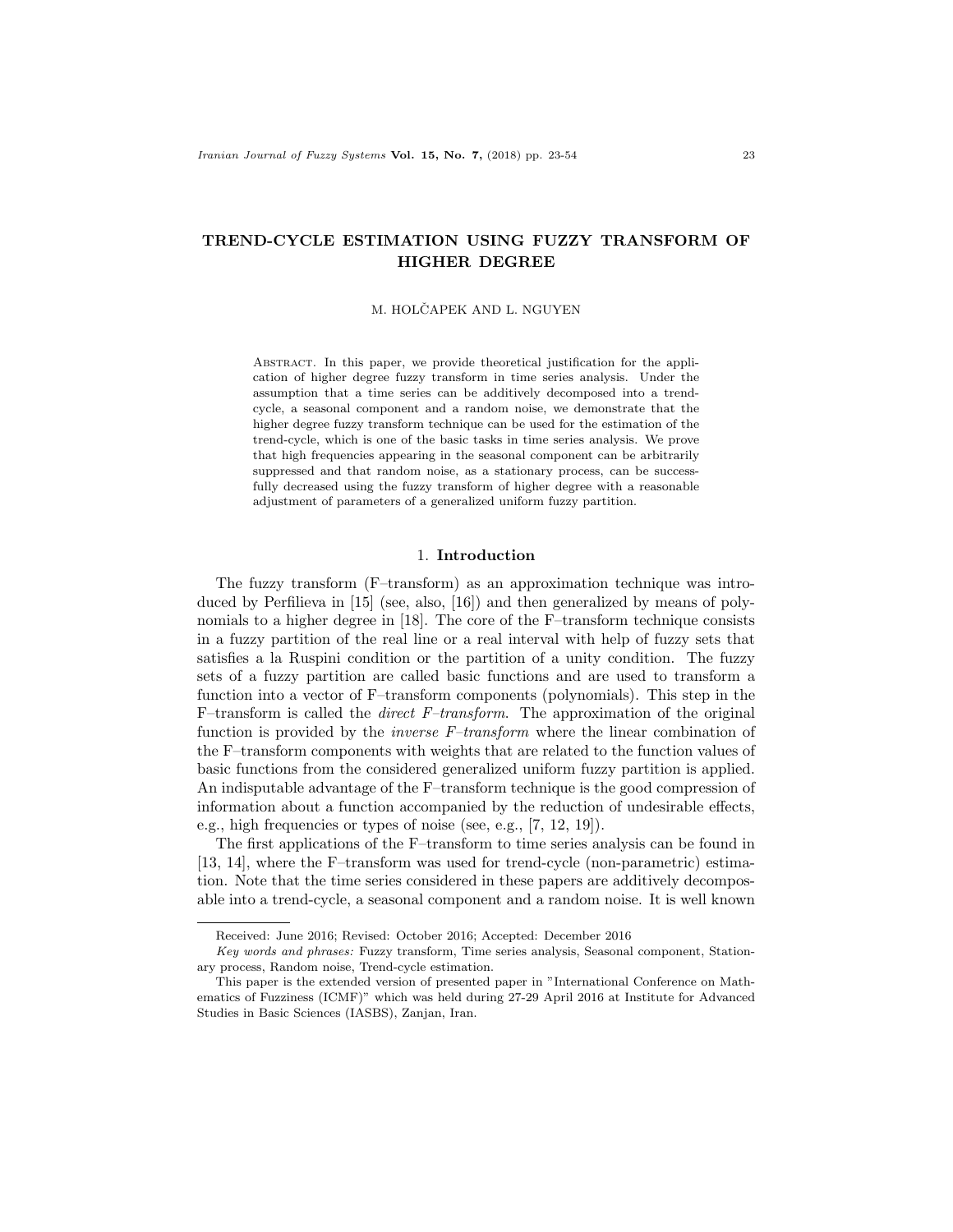that trend (trend-cycle) estimation is one of the major tasks in time series analysis, and in the literature, there are many approaches for trend (trend-cycle) estimation such as model-based approaches (an ARIMA model or a state space model), nonparametric linear filtering (the Henderson, LOESS, and Hodrick-Prescott filters), or singular spectrum analysis. For a review of some modern methods, we refer to [1]. A successful estimation of the trend-cycle requires significant suppression or better elimination of high frequencies and random fluctuations. In the case of the F–transform technique, the problem of trend-cycle estimation has been theoretically investigated in  $[11, 12]$ , where the authors demonstrated how high frequencies in a seasonal component can be suppressed and a random noise can be reduced using the  $F^{0}$ – and  $F^{1}$ –transform with respect to the triangle and raised cosine generalized uniform fuzzy partitions. It is well known that the higher degree F–transform demonstrates better approximation of functions, which is rather inconsistent with the suppression of high infrequences and the elimination of random noise in time series. Therefore, a natural question is whether the higher degree F–transform, mainly for the degree  $m > 1$ , can be a useful technique for trend-cycle estimation. In [4], we show several preliminary results on the suppression of high frequencies in time series using the higher degree F–transform technique and this contribution should complete our research on trend-cycle estimation with the help of the higher degree F–transform with respect to generalized uniform fuzzy partitions. We believe that the results offer a unified view on trend-cycle extraction possibilities using the higher degree F–transform technique.

The paper is structured as follows. In Section 2, we briefly review the basic concepts related to the higher degree F–transform technique and prove essential facts that are used in the next section. The main part of this contribution is Section 3, which is devoted to a theoretical justification of the application of the higher degree F–transform in trend-cycle estimation. More precisely, we show that, under an assumption on the smoothness of the trend-cycle function, high frequencies and a random noise can be efficiently removed with the help of higher degree F– transform by an appropriate setting of parameters of generalized uniform fuzzy partitions. Section 4 provides an illustration of the results on artificial time series and real time series including a comparison with non-parametric methods for trendcycle estimation.<sup>1</sup>

#### 2. Preliminaries

Let N,  $\mathbb{Z}, \mathbb{R}$  and  $\mathbb{C}$  denote the set of natural numbers, integers, reals and complex numbers, respectively. For any complex number  $c \in \mathbb{C}$ , we use |c| to denote the absolute value of c. i.e.,  $|c| = (c \cdot \bar{c})^{\frac{1}{2}}$ , where  $\bar{c}$  is the complex conjugate of c. Moreover, for any  $m \times n$  matrix A with complex elements, we define  $||A|| = \max\{|A_{ij}| \mid i = 1, \ldots, m, j = 1, \ldots, n\}.$ 

<sup>&</sup>lt;sup>1</sup>We choose non-parametric methods for our comparison, for the sake of fairness, because estimation based on the higher degree F–transform belongs to this class of methods of trend-cycle estimation.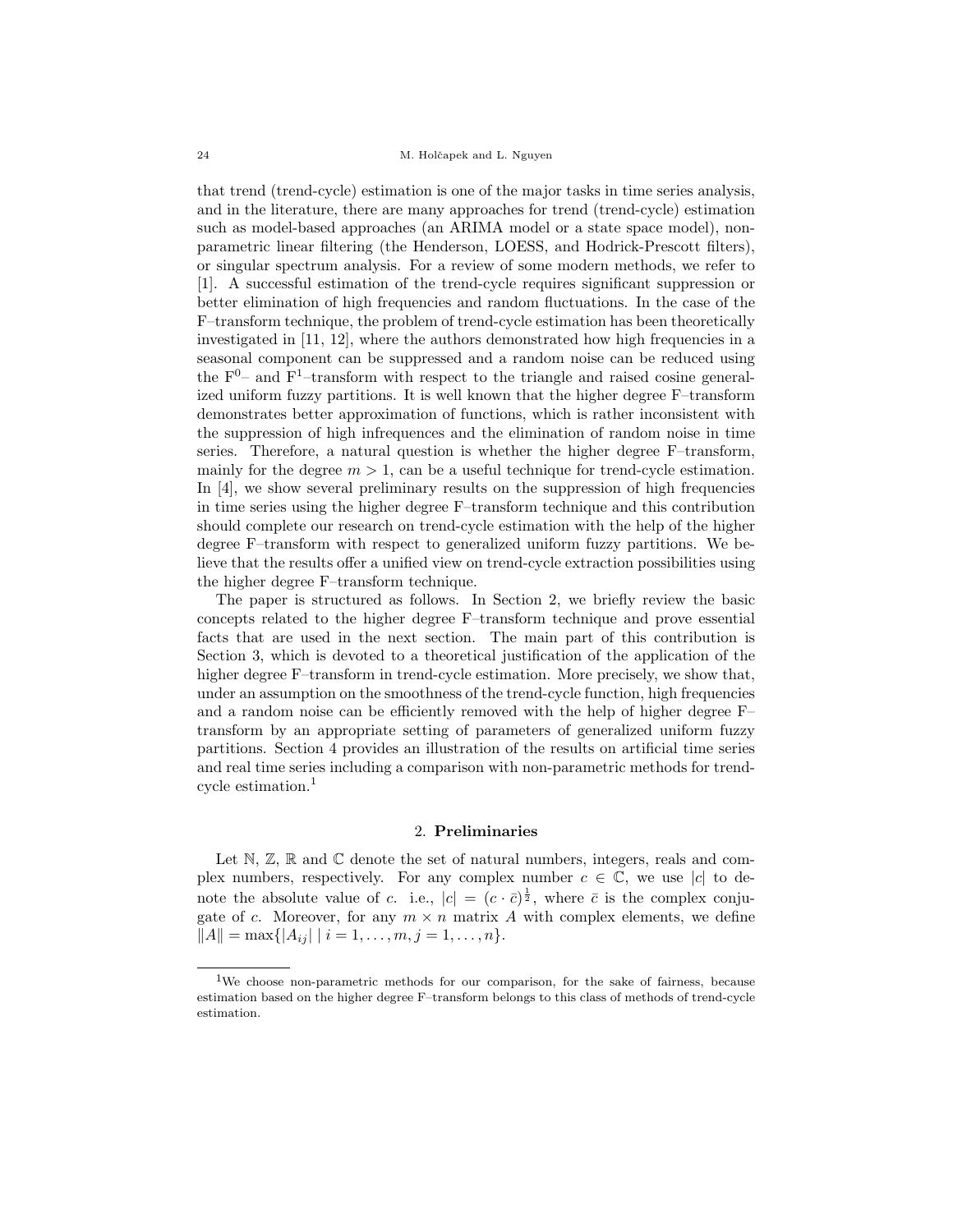2.1. Generalized Uniform Fuzzy Partition. A fuzzy partition of an interval or the real line is a core of the (higher degree) F–transform. In this paper, we restrict ourselves to fuzzy partitions that are uniformly spread along the real line and are determined by generating functions.

**Definition 2.1.** A real–valued function  $K : \mathbb{R} \to [0,1]$  is said to be a *generating* function if K is a continuous and even function that is non-increasing in  $[0,1]$  and vanishing outside of  $[-1, 1]$ .

Basic examples of generating functions frequently appearing in applications of the F–transform technique are the triangle and raised cosine functions.

**Example 2.2.** The functions  $K^{tr}, K^{rc} : \mathbb{R} \to [0, 1]$  defined by

$$
K^{tr}(t) = \max(1 - |t|, 0),
$$
  
\n
$$
K^{rc}(t) = \begin{cases} \frac{1}{2}(1 + \cos(\pi t)), & -1 \le t \le 1, \\ 0, & \text{otherwise,} \end{cases}
$$

for any  $t \in \mathbb{R}$ , are called the *triangle* and *raised cosine* generating functions, respectively.

The triangle generating function is a special case of the B-spline generating functions that are used in a little modified form in [9, 10].

**Example 2.3.** Let us define a rectangular pulse  $\beta^0$  as follows:

$$
\beta^{0}(t) = \begin{cases} 1, & -\frac{1}{2} < x < \frac{1}{2}, \\ \frac{1}{2}, & |x| = \frac{1}{2}, \\ 0, & \text{otherwise.} \end{cases}
$$

A central B-spline of degree *n* denoted by  $\beta^n$  is constructed from the  $(n + 1)$ -fold convolution of the rectangular pulse  $\beta^0$ :

$$
\beta^{n}(t) = \underbrace{\beta^{0} \star \beta^{0} \star \cdots \star \beta^{0}(t)}_{(n+1) \text{ times}}.
$$

A B-spline generating function of degree n is denoted by  $K^{bs,n}(t)$  and defined by rescaling the support of  $\beta^{n}(t)$ , i.e.,

$$
K^{bs,n}(t) = \beta^n \left( \frac{(n+1) \cdot t}{2} \right).
$$

Obviously, it holds that  $K^{bs,1}(t) = K^{tr}(t)$ .

Let  $K$  be a generating function, and let  $h$  and  $r$  be positive constants. The parameters h and r are called the bandwidth and the shift, respectively. Let  $k \in \mathbb{N}$ . Define by  $t_k = k \cdot r$  the k-th node of the real line. The function  $A_{h,r,k} : \mathbb{R} \to [0,1]$ given by

$$
A_{h,r,k}(t) = K\left(\frac{t - t_k}{h}\right)
$$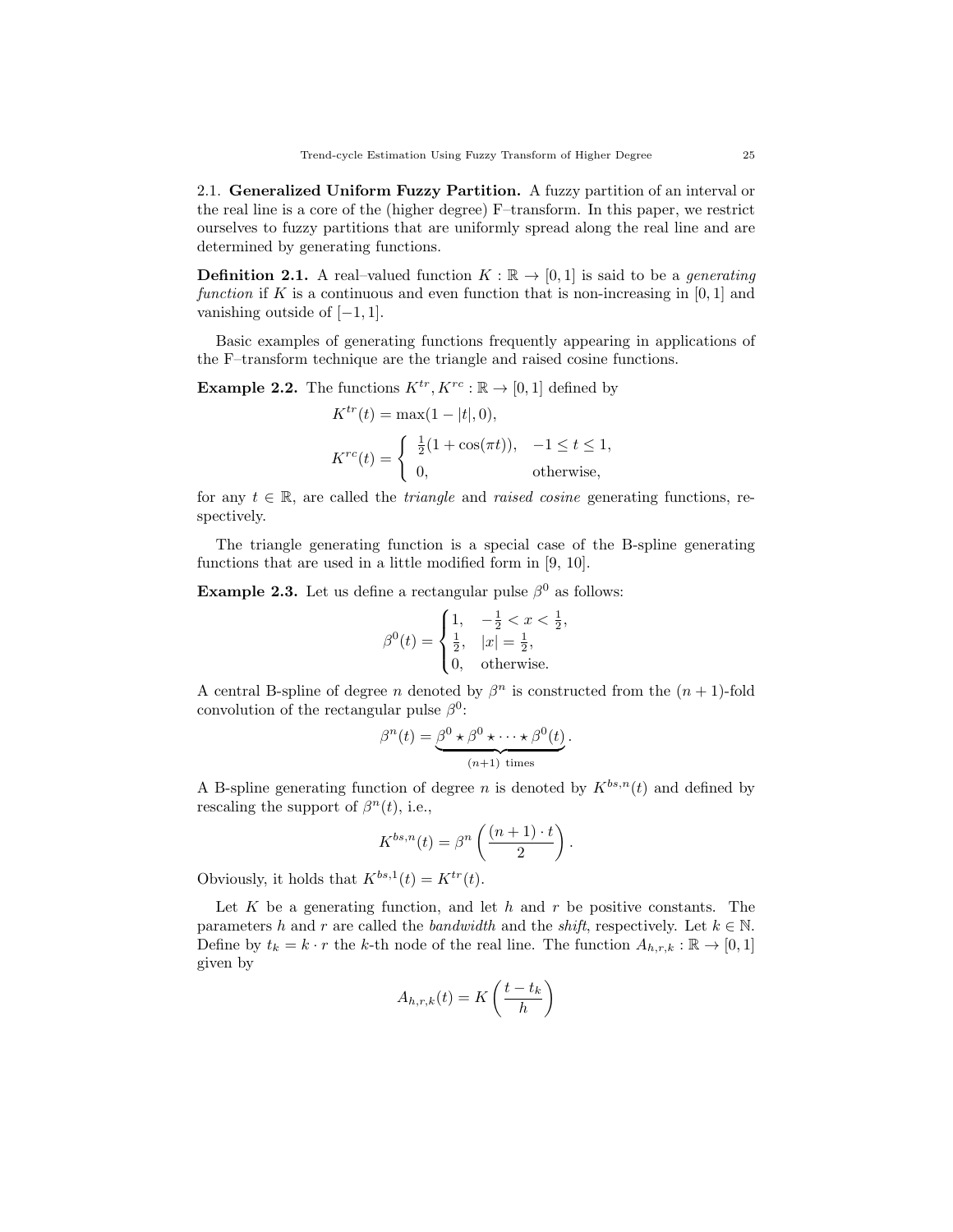is said to be a *scaled generating function placed at the k-th node of the real line.* Now, we can proceed to the definition of a generalized uniform fuzzy partition of  $\mathbb R$  as has been proposed in [6].

**Definition 2.4.** Let K be a generating function, and let h and r be positive real constants. A generalized uniform fuzzy partition of the real line determined by the triplet  $(K, h, r)$  is the collection  $\{A_{h,r,k}\}_{k\in\mathbb{Z}}$  of scaled generating functions placed at all nodes  $t_k = k \cdot r$ ,  $k \in \mathbb{Z}$ , which satisfies a la Ruspini condition:

$$
\sum_{k\in\mathbb{Z}}A_{h,r,k}(t)=1
$$

for any  $t \in \mathbb{R}$ . A function  $A_{h,r,k}$  is called the k-th basic function of the fuzzy partition.

The following theorem provides a sufficient condition for a generalized uniform fuzzy partition to be determined from a triplet  $(\alpha \cdot K, h, r)$ , where we define  $(\alpha \cdot$  $K(x) = \alpha \cdot K(x)$  for  $x \in \mathbb{R}$ .

**Theorem 2.5.** Let K be a generating function, and let  $\gamma = \int_{-1}^{1} K(t) dt$ . If K satisfies the  $\gamma$ -symmetry condition, i.e.,

$$
\sum_{k \in \mathbb{Z}} K(t - k\gamma) = 1, \quad t \in [0, 1],
$$

and  $\frac{\gamma h}{r} \in \mathbb{N}$  for  $h, r > 0$ , then the triplet  $\left(\frac{r}{\gamma h} \cdot K, h, r\right)$  determines a generalized uniform fuzzy partition of R.

Proof. See [4].

As a straightforward consequence of the previous theorem we find a sufficient condition for the determination of the raised cosine and B-spline generalized uniform fuzzy partitions.

**Corollary 2.6.** If  $\frac{h}{r} \in \mathbb{N}$  for  $h, r > 0$ , then the triplet  $\left(\frac{r}{h} \cdot K^{rc}, h, r\right)$  determines a raised cosine generalized uniform fuzzy partition.

**Corollary 2.7.** If  $\frac{2h}{r(n+1)} \in \mathbb{N}$  for  $h, r > 0$  and a positive natural number n, then the triplet  $\left(\frac{r(n+1)}{2h}\right)$  $\left(\frac{2h+1}{2h}\cdot K^{bs,n},h,r\right)$  determines a B-spline generalized uniform fuzzy partition of degree n.

In what follows, when we consider the raised cosine or B-spline generalized uniform fuzzy partition, we assume that its parameters satisfy the conditions stated in Corollaries 2.6 and 2.7.

2.2. Higher Degree F–transform of Complex-valued Functions. Let  $L^2_{loc}(\mathbb{R})$ be a set of all complex-valued functions that are square integrable on any closed subinterval of the real line, and let  $K$  be a generating function. Then, the space  $L^2_{loc}(\mathbb{R})$  endowed with the inner product  $\langle\cdot,\cdot\rangle_K$  defined by

$$
\langle f, g \rangle_K = \int_{-\infty}^{\infty} f(t) \overline{g(t)} K(t) dt, \quad f, g \in L^2_{loc}(\mathbb{R}),
$$

$$
\Box
$$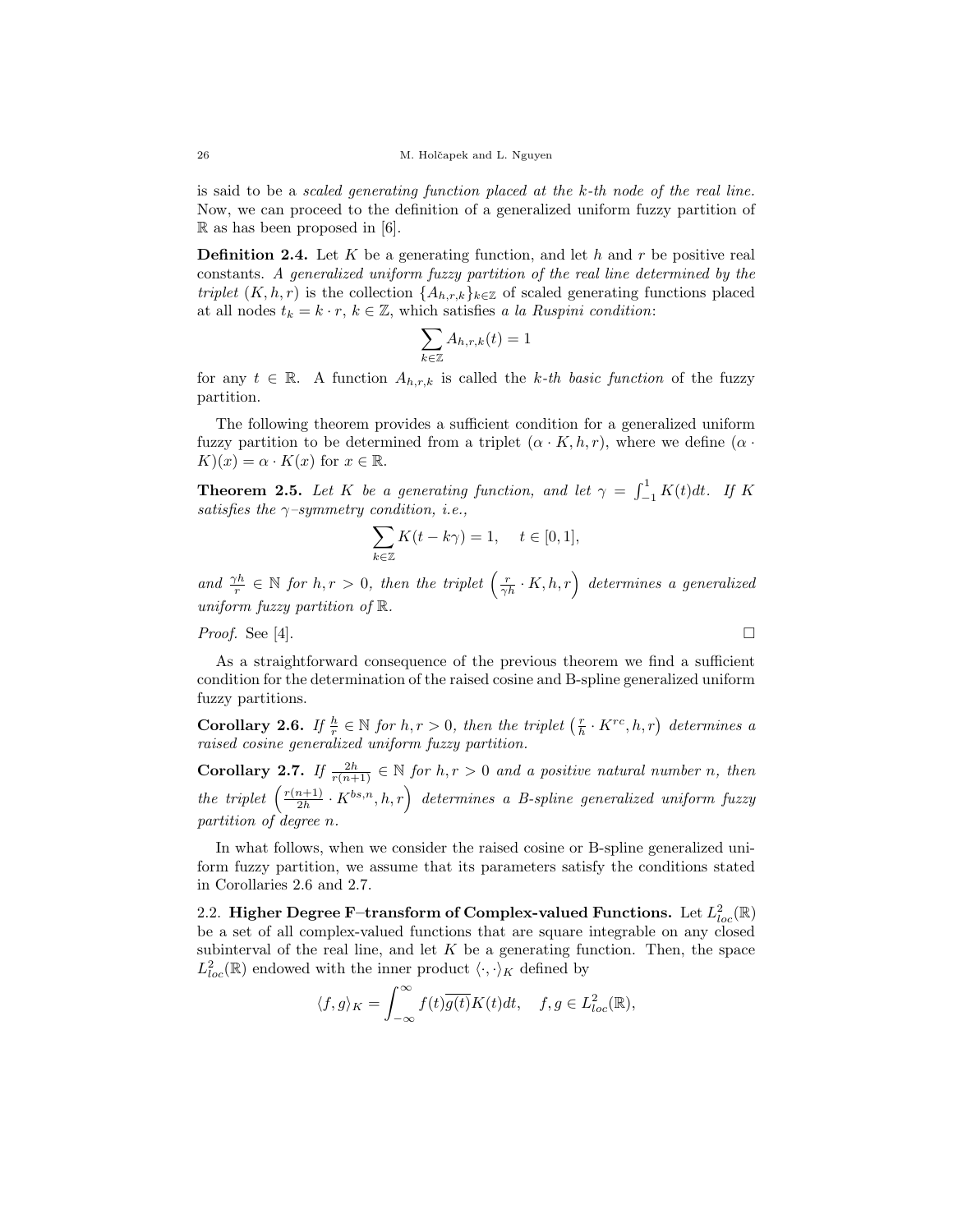where  $\overline{g(t)}$  is the complex conjugate to  $g(t)$  forms a weighted Hilbert space, which is denoted by  $L^2(K)$ . In addition, we say that f and g are orthogonal in the space  $L^2(K)$ , denoted by  $f \perp g$ , if  $\langle f, g \rangle_K = 0$ . Moreover, let M be a linear subspace of  $L^2(K)$ . A function f is said to be orthogonal with the subspace M, denoted by  $f \perp M$ , if  $f \perp h$  for any  $h \in M$ . Finally, the set  $M^T = \{ f \in L^2(K) \mid f \perp M \}$  is called the *orthogonal complement* to  $M$ . In what follows, we provide a lemma that is very important for the representation of the fuzzy transform.

**Lemma 2.8.** Let K be a generating function, and let a square matrix  $Z_m$  be defined as follows:

$$
Z_m = \begin{bmatrix} \langle 1, 1 \rangle_K & \langle 1, t \rangle_K & \dots & \langle 1, t^m \rangle_K \\ \langle t, 1 \rangle_K & \langle t, t \rangle_K & \dots & \langle t, t^m \rangle_K \\ \dots & \dots & \dots & \dots \\ \langle t^m, 1 \rangle_K & \langle t^m, t \rangle_K & \dots & \langle t^m, t^m \rangle_K \end{bmatrix} .
$$
 (1)

Then,  $Z_m$  is an invertible matrix.

*Proof.* For simplicity, put  $Z = Z_m$ . The matrix Z is invertible if its rows are linearly independent. Denote by  $Z_r$  the r-th row, where  $r_0 = 1, \ldots, m + 1$ . Let us assume that there exists the row  $Z_{r_0}, r_0 \in \{1, \ldots, m+1\}$ , such that

$$
Z_{r_0} = c_1 Z_1 + \dots + c_{r_0-1} Z_{r_0-1} + c_{r_0+1} Z_{r_0+1} + \dots + c_{m+1} Z_{m+1}
$$

holds for certain constant  $c_1, \ldots, c_{r_0-1}, c_{r_0+1}, \ldots, c_{m+1} \in \mathbb{R}$ . The j-th constituent of the vector  $\mathbb{Z}_{r_0}$  has the form

$$
Z_{r_0j}=\langle t^{r_0-1}, t^{j-1}\rangle_K=\sum_{\substack{i=1\\i\neq r_0}}^{m+1}c_iZ_{ij}=\sum_{\substack{i=1\\i\neq r_0}}^{m+1}c_i\langle t^{i-1}, t^{j-1}\rangle_K=\big\langle \sum_{\substack{i=1\\i\neq r_0}}^{m+1}c_it^{i-1}, t^{j-1}\big\rangle_K,
$$

where we used the linearity of the inner product. Hence, we obtain that the equation

$$
\big\langle \sum_{\stackrel{i=1}{i\neq r_0}}^{m+1} c_i t^{i-1} - t^{r_0-1}, t^{j-1} \big\rangle_K = 0
$$

holds for any  $j = 1, \ldots, m + 1$ ; therefore,

$$
\sum_{\stackrel{i=1}{i\neq r_0}}^{m+1} c_i t^{i-1} - t^{r_0-1}
$$

belongs to the orthogonal complement to  $V = \text{Span}\{1, t, \ldots, t^m\}$ . Moreover,

$$
\sum_{\substack{i=1 \ i \neq r_0}}^{m+1} c_i t^{i-1} - t^{r_0 - 1} \in V
$$

which implies that

$$
\sum_{\substack{i=1 \ i \neq r_0}}^{m+1} c_i t^{i-1} - t^{r_0 - 1} = 0.
$$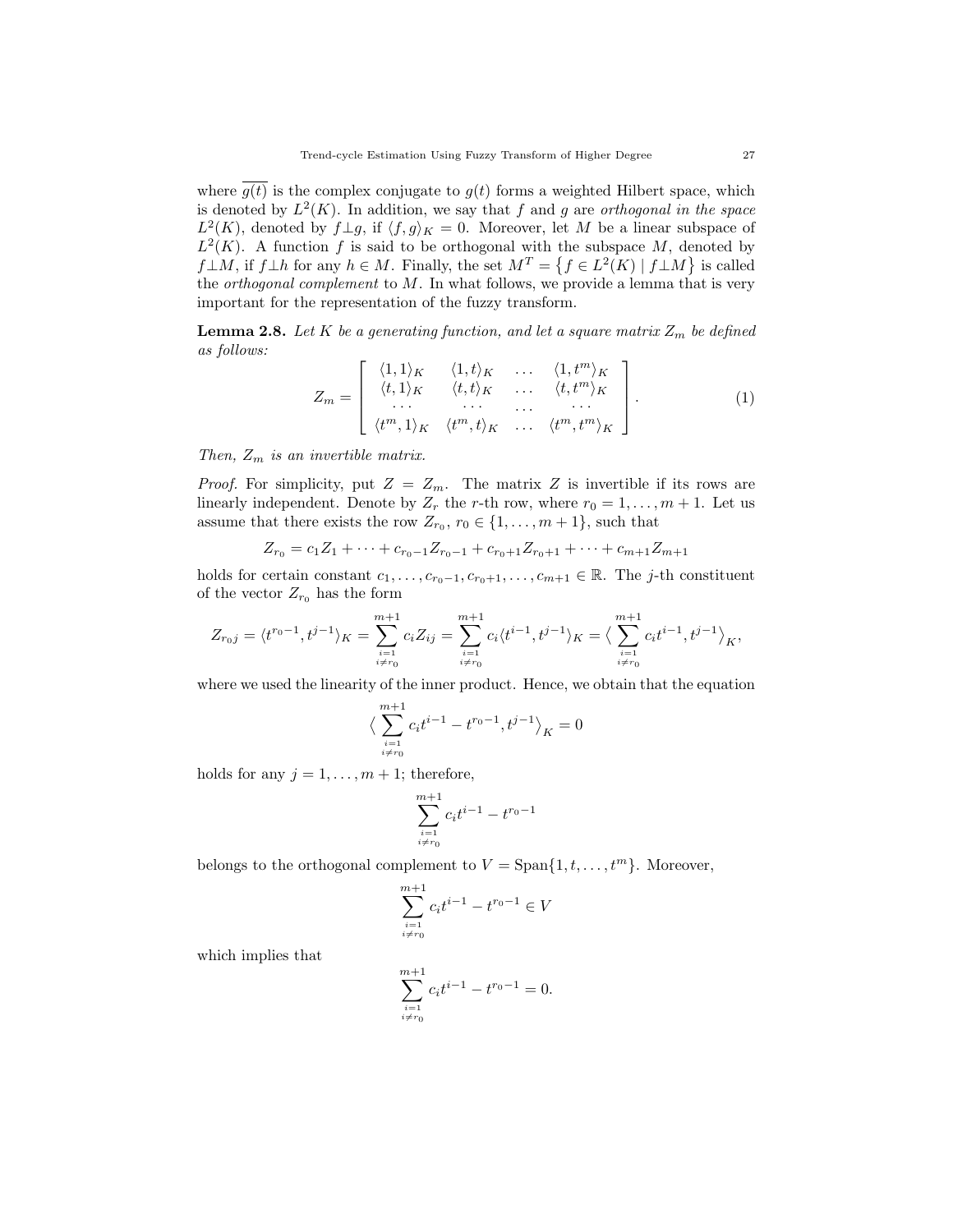But, this is a contraction with the fact that the monomials of  $\{1, t, \ldots, t^m\}$  are linearly independent. Hence, the row  $Z_{r_0}$  is not a linear combination of the remaining rows and  $Z_m$  is an invertible matrix.

Let  ${A_{h,r,k}}_{k\in\mathbb{Z}}$  be a generalized uniform fuzzy partition of the real line. As with the construction of the weighted Hilbert space  $L^2(K)$ , we use  $L^2(A_{h,r,k})$  to denote the weighted Hilbert space of all functions of  $L^2_{loc}(\mathbb{R})$  with the inner product defined by

$$
\langle f, g \rangle_{A_{h,r,k}} = \int_{-\infty}^{\infty} f(t) \overline{g(t)} A_{h,r,k}(t) dt.
$$

The norm on  $L^2(A_{h,r,k})$  is defined by

$$
||f||_{A_{h,r,k}} = \sqrt{\langle f, f \rangle_{A_{h,r,k}}}.
$$

In what follows, we use  $f\perp_k g$  and  $f\perp_k M$  to denote the orthogonality of f and g and the orthogonality of f and a linear subspace M of  $L^2(A_{h,r,k})$  with respect to the inner product  $\langle \cdot, \cdot \rangle_{A_{h,r,k}}$ , respectively. Finally, let us denote  $P_k(m)$  the linear subspace of  $L^2(A_{h,r,k})$  of all polynomials with complex coefficients of degrees at most equal to m. In [18], the direct fuzzy transform of higher degree was defined by means of the orthogonal projections of functions of  $L^2_{loc}(\mathbb{R})$  to the linear subspaces  $P_k(m)$ .

**Definition 2.9.** Let  $f \in L^2_{loc}(\mathbb{R})$ , and let  $\{A_{h,r,k}\}_{k\in\mathbb{Z}}$  be a generalized uniform fuzzy partition of the real line. The direct fuzzy transform of degree m (direct  $F<sup>m</sup>$ -transform) of f with respect to  $\{A_{h,r,k}\}_{k\in\mathbb{Z}}$  is the collection of polynomials

$$
\left\{Q^k \mid Q^k \in P_k(m), (f - Q^k) \perp_k P_k(m), \ k \in \mathbb{Z}\right\}.
$$

The polynomial  $F_k^m[f] = Q^k$  is called the k-th component of the direct F-transform of degree  $m$  of  $f$ .

In the original paper [18] on the higher degree F–transform, orthogonal bases of polynomials derived by the Gram-Schmidt orthogonalization process with respect to basic functions of fuzzy partitions were used to find the components of the direct F <sup>m</sup>–transform. In this paper, we consider another approach to the derivation of the direct  $F<sup>m</sup>$ -transform components, one that is based on the monomial basis and special matrices. The following theorem shows how the components of the direct F <sup>m</sup>–transform can be derived with the help of simple matrices.

**Theorem 2.10.** Let  $f \in L^2_{loc}(\mathbb{R})$ , and let  $\{A_{h,r,k}\}_{k \in \mathbb{Z}}$  be a generalized uniform fuzzy partition of the real line determined by a triplet  $(K, h, r)$ . Then, the k-th component of the direct  $F<sup>m</sup>$ -transform of f with respect to  $\{A_{h,r,k}\}_{k\in\mathbb{Z}}$  has the following form

$$
F_k^m[f](t) = \beta_{k,0} + \beta_{k,1}(t - t_k) + \ldots + \beta_{k,m}(t - t_k)^m
$$
\n(2)

determined by

$$
(\beta_{k,0}, \beta_{k,1}, \dots, \beta_{k,m})^T = H^{-1} \cdot Z_m^{-1} \cdot Y_k
$$

where  $H = \text{diag}(1, h, \ldots, h^m)$ ,  $Z_m$  is the square matrix defined in (1), and  $Y_k =$  $(Y_{k,1},\ldots,Y_{k,m+1})^T$  is defined by

$$
Y_{k,i} = \langle f(th+t_k), t^{i-1} \rangle_K = \int_{-1}^1 f(th+t_k) \cdot t^{i-1} K(t) dt.
$$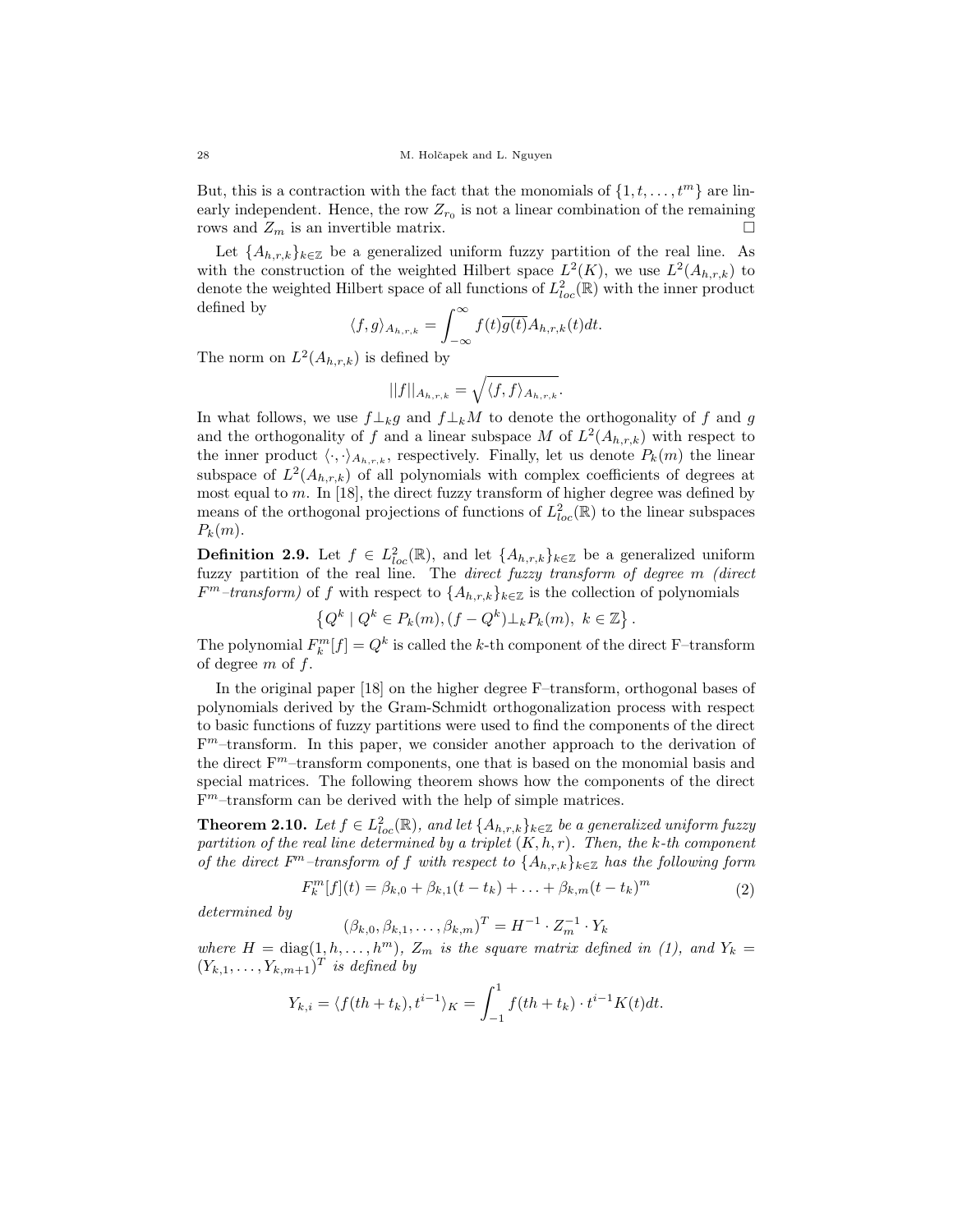*Proof.* Let  $\{1, t - t_k, \ldots, (t - t_k)^m\}$  be the basis of the linear space  $P_k(m)$  and let the k-th component of the direct  $F<sup>m</sup>$ -transform of f have the form in (2). From the definition, we find that  $(f - F_k^m[f](t)) \perp_k (t - t_k)^i$  for any  $i = 0, 1, ..., m$ . In what follows, for the simplicity, we use  $\langle \cdot, \cdot \rangle$  instead of  $\langle \cdot, \cdot \rangle_{A_{h,r,k}}$ . From the linearity of the inner product, we obtain

$$
\langle F_k^m[f](t), (t - t_k)^i \rangle = \langle f, (t - t_k)^i \rangle
$$

for any  $i = 0, 1, ..., m$ . Substituting the expression of  $F_k^m[f](t)$  in (2) into the previous equation, we obtain

$$
\beta_{k,0}\langle 1, (t - t_k)^i \rangle + \beta_{k,1}\langle (t - t_k), (t - t_k)^i \rangle + \dots + \beta_{k,m}\langle (t - t_k)^m, (t - t_k)^i \rangle = \langle f, (t - t_k)^i \rangle
$$
\n(3)

for any  $i = 0, 1, \ldots, m$ . In addition, we have

$$
\langle (t - t_k)^j, (t - t_k)^i \rangle = \int_{t_k - h}^{t_k + h} (t - t_k)^{i + j} K\left(\frac{t - t_k}{h}\right) dt
$$

$$
= h^{i + j + 1} \int_{-1}^1 t^{i + j} K(t) dt = h^{i + j + 1} \langle t^i, t^j \rangle_K,
$$

and

$$
\langle f, (t - t_k)^i \rangle = \int_{t_k - h}^{t_k + h} f(t) \cdot (t - t_k)^i K\left(\frac{t - t_k}{h}\right) dt
$$

$$
= h^{i+1} \int_{-1}^1 f(th + t_k) \cdot t^i K(t) dt = h^{i+1} Y_{k, i+1}
$$

for any  $i, j = 0, 1, \ldots, m$ . Hence, the equation (3) can be rewritten as follows

$$
\beta_{k,0}\langle 1,t^i\rangle_K+h\beta_{k,1}\langle t,t^i\rangle_K+\ldots+h^m\beta_{k,m}\langle t^m,t^i\rangle_K=Y_{k,i+1}.
$$

Since  $\langle t^j, t^i \rangle_K = \langle t^i, t^j \rangle_K$  for any  $i, j = 0, 1, \ldots, m$ , we find that

$$
\beta_{k,0}\langle t^i,1\rangle_K+h\beta_{k,1}\langle t^i,t\rangle_K+\ldots+h^m\beta_{k,m}\langle t^i,t^m\rangle_K=Y_{k,i+1}.
$$

for any  $i = 0, 1, \ldots, m$ . This system of linear equations can be expressed in the matrix form as follows:

$$
Z_m \cdot H \cdot \boldsymbol{\beta}_k = Y_k,
$$

where  $H = \text{diag}(1, h, \ldots, h^m)$ ,  $\beta_k = (\beta_{k,0}, \beta_{k,1}, \ldots, \beta_{k,m})^T$ ,  $Z_m$  is defined in (1) and  $Y_k = (Y_{k,1}, \ldots Y_{k,m+1})^T$ . Since the matrices  $Z_m$  and H are invertible (see Lemma 2.8), we obtain  $\beta_k = H^{-1} \cdot Z_m^{-1} \cdot Y_k$  and the proof is finished.

A basic question is how well the components of the  $F<sup>m</sup>$ -transform locally approximate the original function, because this fact directly influences the quality of approximation of the original function by the inverse  $F<sup>m</sup>$ -transform that is introduced below. There are several results with respect to this issue; see, e.g., Theorem 5 in [17], Theorem 2 in [10] and elsewhere. In [10], the authors present an interesting result showing that the quality of approximation by the  $F<sup>m</sup>$ -transform can be improved with the help of B-spline generalized uniform fuzzy partitions. In this paper, we provide an upper estimation for the pointwise approximation of the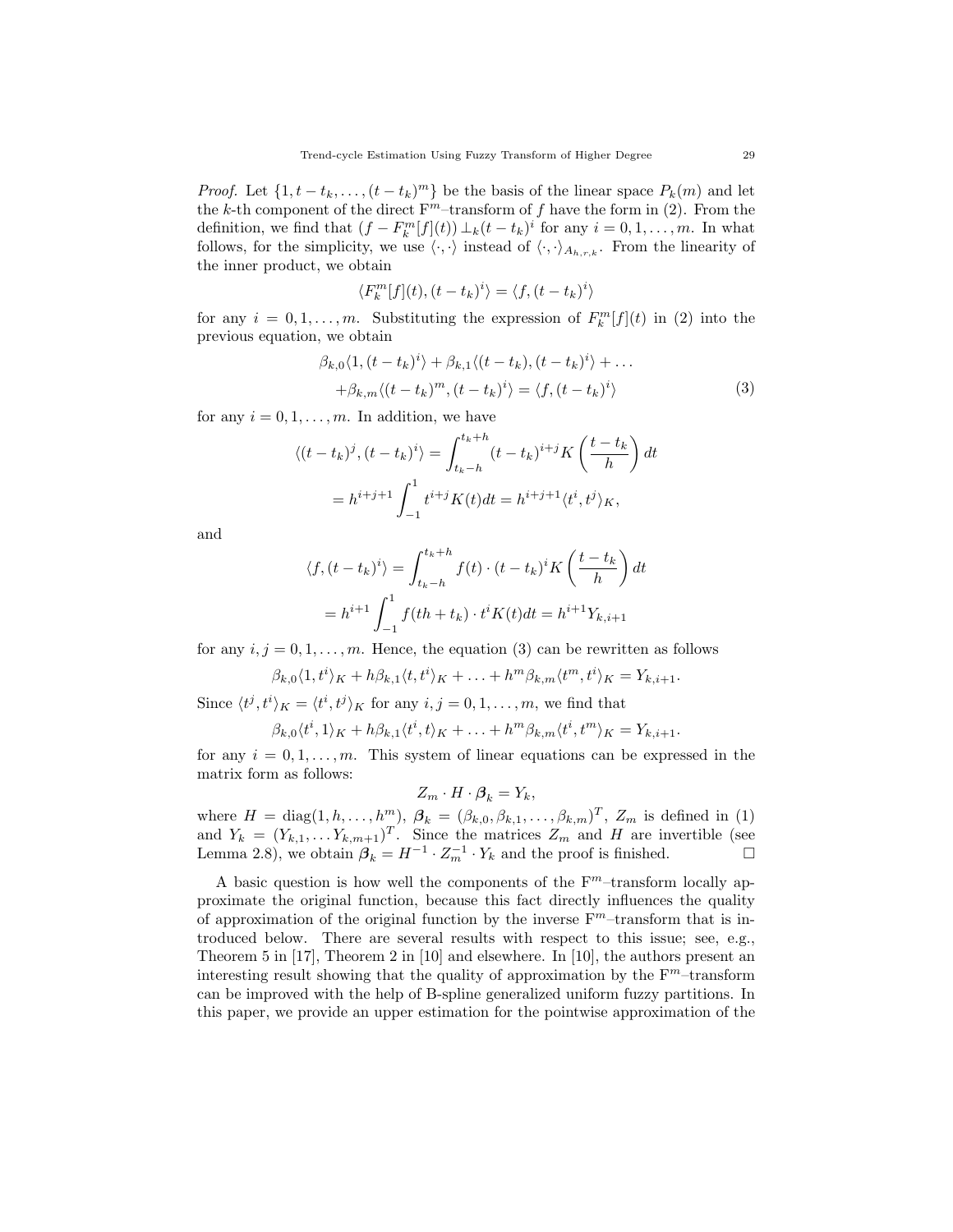F <sup>m</sup>–transform component that includes the measure of uniform continuity of the original function, namely, the modulus of continuity. The use of the modulus of continuity in the formulation of the upper estimation is motivated by our further investigation of trend-cycle estimation, where the size of changes in the course of the trend-cycle influences the quality of its estimation more than the choice of a small bandwidth, which generally improves the quality of  $F<sup>m</sup>$ -transform approximation. Indeed, the choice of a small bandwidth supports the reconstruction of seasonal and random constituents in time series, which has a negative effect on trend-cycle estimation. The modulus of continuity is defined for a function  $f$  as follows:

$$
\omega(f,\delta)=\sup\{|f(x)-f(y)|\mid x,y\in\mathbb{R},|x-y|\leq \delta\}
$$

where  $\delta > 0$ .

**Theorem 2.11.** Let  $f \in L^2_{loc}(\mathbb{R})$ , and let  $\{A_{h,r,k}\}_{k\in\mathbb{Z}}$  be a generalized uniform fuzzy partition of the real line determined by a triplet  $(K, h, r)$ . Then, for any  $m \in \mathbb{N}, k \in \mathbb{Z}, \text{ and } t \in [t_k - h, t_k + h], \text{ the following inequality holds}$ 

$$
|f(t) - F_k^m[f](t)| \le (m+1) \|Z_m^{-1}\| \cdot \theta(m, K) \cdot \omega(f, 2h),
$$
\n(4)

where  $Z_m$  is defined in (1) and

$$
\theta(m,K) = \sum_{\ell=1}^{m+1} \int_{-1}^{1} |s|^{\ell-1} K(s) ds.
$$

*Proof.* Let  $t \in [t_k - h, t_k + h]$  be arbitrary. From Theorem 2.10 and the fact that  $F_k^m[c](t) = c$  holds for any complex constant function c, we obtain the following upper estimation

$$
|f(t) - F_k^m[f](t)| = |f(t) \cdot F_k^m[1](t) - F_k^m[f](t)| =
$$
  

$$
|(\alpha_{k,0} - \beta_{k,0}) + (\alpha_{k,1} - \beta_{k,1})(t - t_k) + \dots + (\alpha_{k,m} - \beta_{k,m})(t - t_k)^m| \le
$$
  

$$
\sum_{j=0}^m |\alpha_{k,j} - \beta_{k,j})| \cdot |t - t_k|^j
$$

where  $(\alpha_{k,0}, \alpha_{k,1}, \ldots, \alpha_{k,m})$  and  $(\beta_{k,0}, \beta_{k,1}, \ldots, \beta_{k,m})$  are determined by

$$
(\alpha_{k,0}, \alpha_{k,1}, \dots, \alpha_{k,m})^T = H^{-1} Z_m^{-1} A_k,
$$
  

$$
(\beta_{k,0}, \beta_{k,1}, \dots, \beta_{k,m})^T = H^{-1} Z_m^{-1} B_k
$$

with  $A_k = (A_{k,j})_{j=1,\dots,m+1}$  and  $B_k = (B_{k,j})_{j=1,\dots,m+1}$  that are the column matrices given by

$$
A_{k,j} = f(t) \cdot \langle 1, s^{j-1} \rangle_K = \int_{-1}^1 f(t) \cdot s^{j-1} K(s) ds,
$$
  

$$
B_{k,j} = \langle f(sh + t_k), s^{j-1} \rangle_K = \int_{-1}^1 f(sh + t_k) \cdot s^{j-1} K(s) dt.
$$

From  $(2.2)$  and  $(2.2)$ , we obtain

$$
(\alpha_{k,0} - \beta_{k,0}, \alpha_{k,1} - \beta_{k,1}, \ldots, \alpha_{k,m} - \beta_{k,m})^T = H^{-1} Z_m^{-1} (A_k - B_k).
$$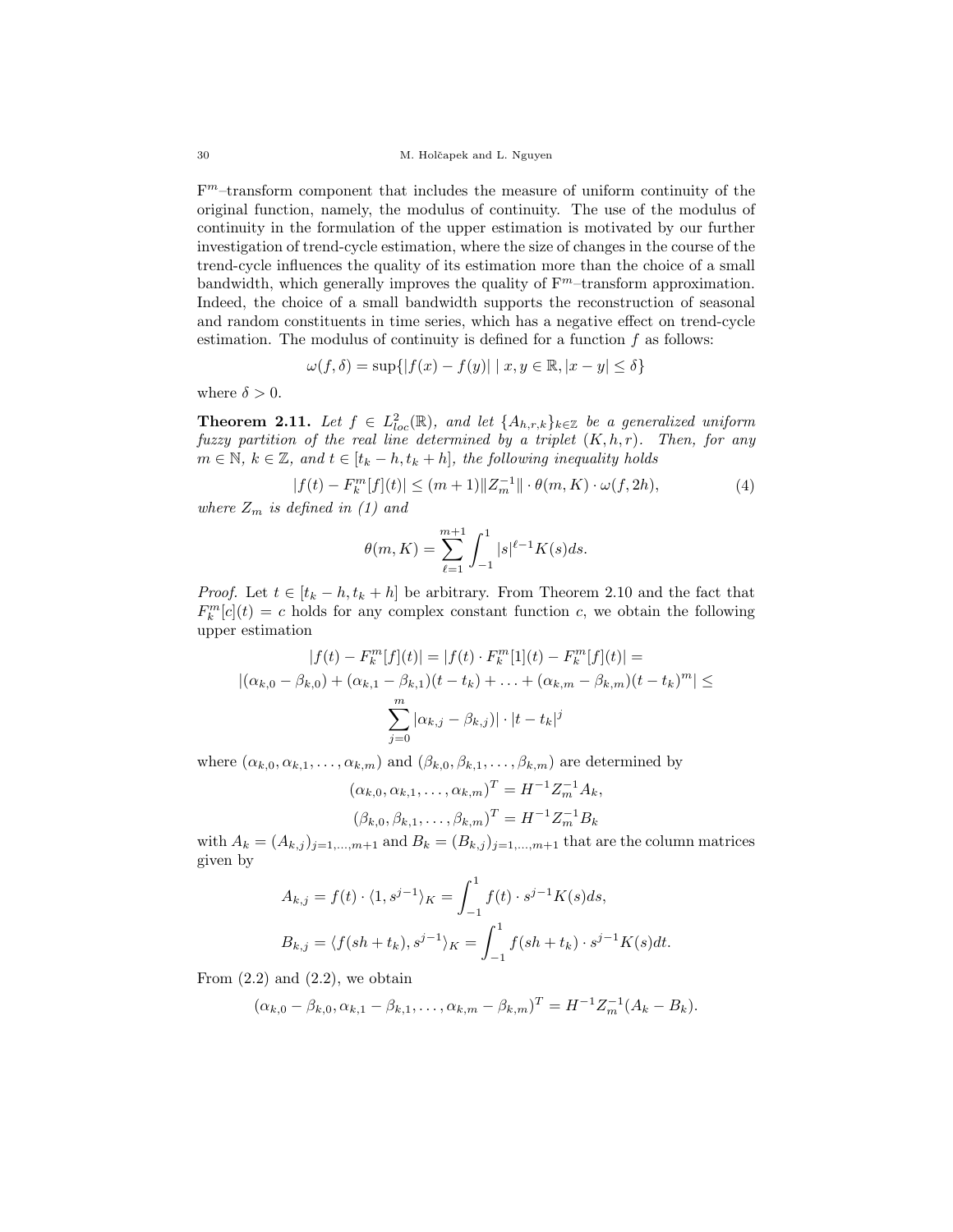Hence, for any  $j = 0, \ldots, m$ , we find that

$$
|\alpha_{k,j} - \beta_{k,j}| \le \frac{\|Z_m^{-1}\|}{h^j} \sum_{\ell=1}^{m+1} |A_{k\ell} - B_{k\ell}| \le
$$
  

$$
\frac{\|Z_m^{-1}\|}{h^j} \sum_{\ell=1}^{m+1} \int_{-1}^1 |f(t) - f(sh + t_k)| \cdot |s|^{\ell-1} K(s) ds \le
$$
  

$$
\frac{\|Z_m^{-1}\| \cdot \omega(f, 2h)}{h^j} \sum_{\ell=1}^{m+1} \int_{-1}^1 |s|^{\ell-1} K(s) ds.
$$

Using this inequality and the upper estimation of  $|f(t) - F_k^m[f](t)|$ , we obtain

$$
|f(t) - F_k^m[f](t)| \le \sum_{j=0}^m \|Z_m^{-1}\| \cdot \omega(f, 2h) \frac{|t - t_k|^j}{h^j} \sum_{\ell=1}^{m+1} \int_{-1}^1 |s|^{\ell-1} K(s) ds \le
$$
  

$$
(m+1) \|Z_m^{-1}\| \cdot \omega(f, 2h) \sum_{\ell=1}^{m+1} \int_{-1}^1 |s|^{\ell-1} K(s) ds =
$$
  

$$
(m+1) \|Z_m^{-1}\| \cdot \theta(m, K) \cdot \omega(f, 2h)
$$

and the proof is finished.  $\square$ 

From the previous theorem, one can see that the term  $(m+1)$  $||Z_m^{-1}|| \cdot \theta(m,K)$ in  $(4)$  is constant for the given degree m of the higher degree F-transform and the generating function  $K$ . Therefore, the absolute difference between function values  $f(t)$  and  $F_k^m[f](t)$  is affected mainly by the value of the modulus of continuity of f. Obviously, lower values of the modulus of continuity of the original function lead to better quality of their local approximation by the components of the  $F<sup>m</sup>$ -transform.

The inverse step of the higher degree F–transform is a linear-like combination of basic functions with coefficients represented by the F–transform components (polynomials).

**Definition 2.12.** Let  $f \in L^2_{loc}(\mathbb{R})$ , and let  $\{Q_k \mid k \in \mathbb{Z}\}$  be a direct  $F^m$ -transform of the function f with respect to a generalized uniform fuzzy partition  $\{A_{h,r,k}\}_{k\in\mathbb{Z}}$ . The inverse fuzzy transform of degree m (inverse  $F<sup>m</sup>$ -transform) of f with respect to  $\{A_{h,r,k}\}_{k\in\mathbb{Z}}$  is defined by

$$
F^m[f](t) = \hat{f}^m(t) = \sum_{k \in \mathbb{Z}} Q_k(t) A_{h,r,k}(t), \quad t \in \mathbb{R}.
$$

In the following, we omit reference to the degree of the direct F–transform in all cases where no confusion can appear. Moreover, when we discuss the inverse  $F<sup>m</sup>$ -transform of a function f with respect to a generalized uniform fuzzy partition and the direct  $F<sup>m</sup>$ -transform is not explicitly mentioned, we assume that the direct  $F<sup>m</sup>$ -transform of f is computed with respect to the same fuzzy partition.

Recall that the inverse  $F<sup>m</sup>$ -transform is a linear mapping preserving constant functions, i.e.,  $F^m[\alpha f + \beta g] = \alpha F^m[f] + \beta F^m[g]$  and  $F^m[c] = c$ , where c is a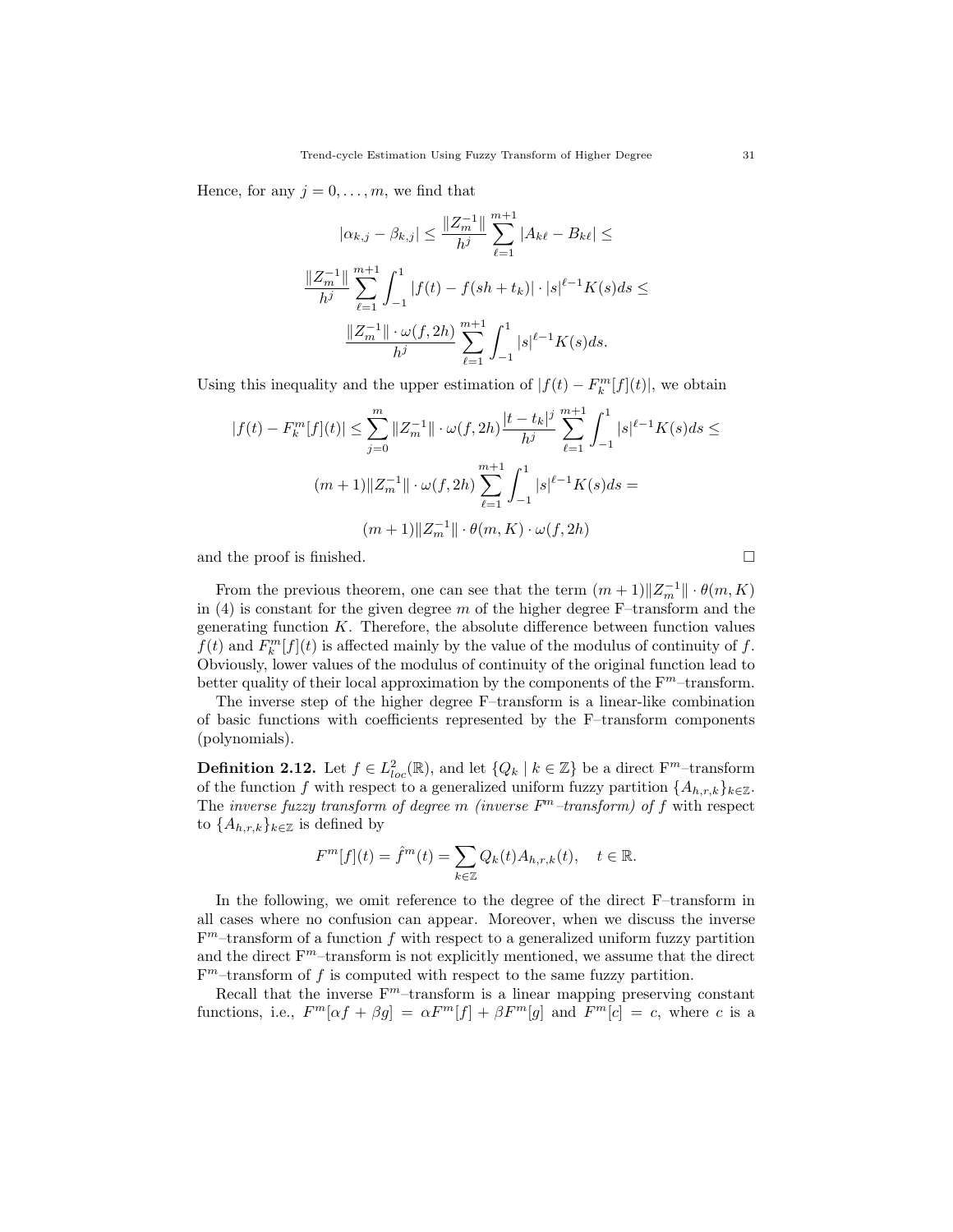constant function. For details, we refer to [18]. As a simple consequence of Theorem 2.11, the following statement provides an upper estimation for the pointwise approximation of the inverse  $F<sup>m</sup>$ -transform to the original function based on the modulus of continuity that is used in the investigation of trend-cycle estimation, as discussed above.

**Theorem 2.13.** Let  $f \in L^2_{loc}(\mathbb{R})$ , and let  $\{A_{h,r,k}\}_{k\in\mathbb{Z}}$  be a generalized uniform fuzzy partition of the real line determined by a triplet  $(K, h, r)$ . Let  $F^m[f]$  be the inverse  $F^m$ -transform of f with respect to  $\{A_{h,r,k}\}_{k\in\mathbb{Z}}$ . Then, for any  $t \in \mathbb{R}$ , the following statement holds

$$
|f(t) - F^m[f](t)| \le (m+1) \|Z_m^{-1}\| \cdot \theta(m, K) \cdot \omega(f, 2h),
$$

where  $Z_m$  and  $\theta(m, K)$  have the same meaning as in Theorem 2.11.

Proof. From Theorem 2.11, we have

$$
|f(t) - F_k^m[f](t)| \le (m+1) \|Z_m^{-1}\| \cdot \theta(m, K) \cdot \omega(f, 2h)
$$

for any  $k \in \mathbb{Z}$  and  $t \in [t_k - h, t_k + h]$ . Hence, using a la Ruspini condition, we obtain

$$
|f(t) - F^m[f](t)| = \left| \sum_{k \in \mathbb{Z}} f(t) A_{h,r,k}(t) - \sum_{k \in \mathbb{Z}} F_k^m[f](t) A_{h,r,k}(t) \right| =
$$
  

$$
\left| \sum_{k \in \mathbb{Z}} (f(t) - F_k^m[f](t)) A_{h,r,k}(t) \right| \le \sum_{k \in \mathbb{Z}} |f(t) - F_k^m[f](t)| |A_{h,r,k}(t) \le
$$
  

$$
\sum_{k \in \mathbb{Z}} (m+1) \|Z_m^{-1}\| \cdot \theta(m, K) \cdot \omega(f, 2h) \cdot A_{h,r,k}(t) =
$$
  

$$
(m+1) \|Z_m^{-1}\| \cdot \theta(m, K) \cdot \omega(f, 2h) \sum_{k \in \mathbb{Z}} A_{h,r,k}(t) =
$$
  

$$
(m+1) \|Z_m^{-1}\| \cdot \theta(m, K) \cdot \omega(f, 2h)
$$

for any  $t \in \mathbb{R}$ .

2.3. Higher-degree Fuzzy Transform of Complex-valued Stochastic Processes. To analyse a random noise, we also consider the higher degree F–transform of a stationary stochastic process that was introduced in [5]. In this case, we replace the integration of complex-valued functions by the integration of complex-valued stochastic processes in the sense of the Riemann integral and use the same formulas for the direct and inverse  $F<sup>m</sup>$ -transform. Note that the linearity of the F <sup>m</sup>–transform for complex-valued stochastic processes remains true, but the equality is replaced in this case by the equality that almost surely holds, which is a simple consequence of the mean square calculus.

For completeness, let us recall basic definitions. We use  $\mathbf{E}[\xi]$  and  $\mathbf{Var}[\xi]$  to denote the expected value and the variance of a complex-valued random variable  $\xi$ , respectively. Let  $\xi_1, \ldots, \xi_q, \ldots$  be a sequence of complex-valued random variables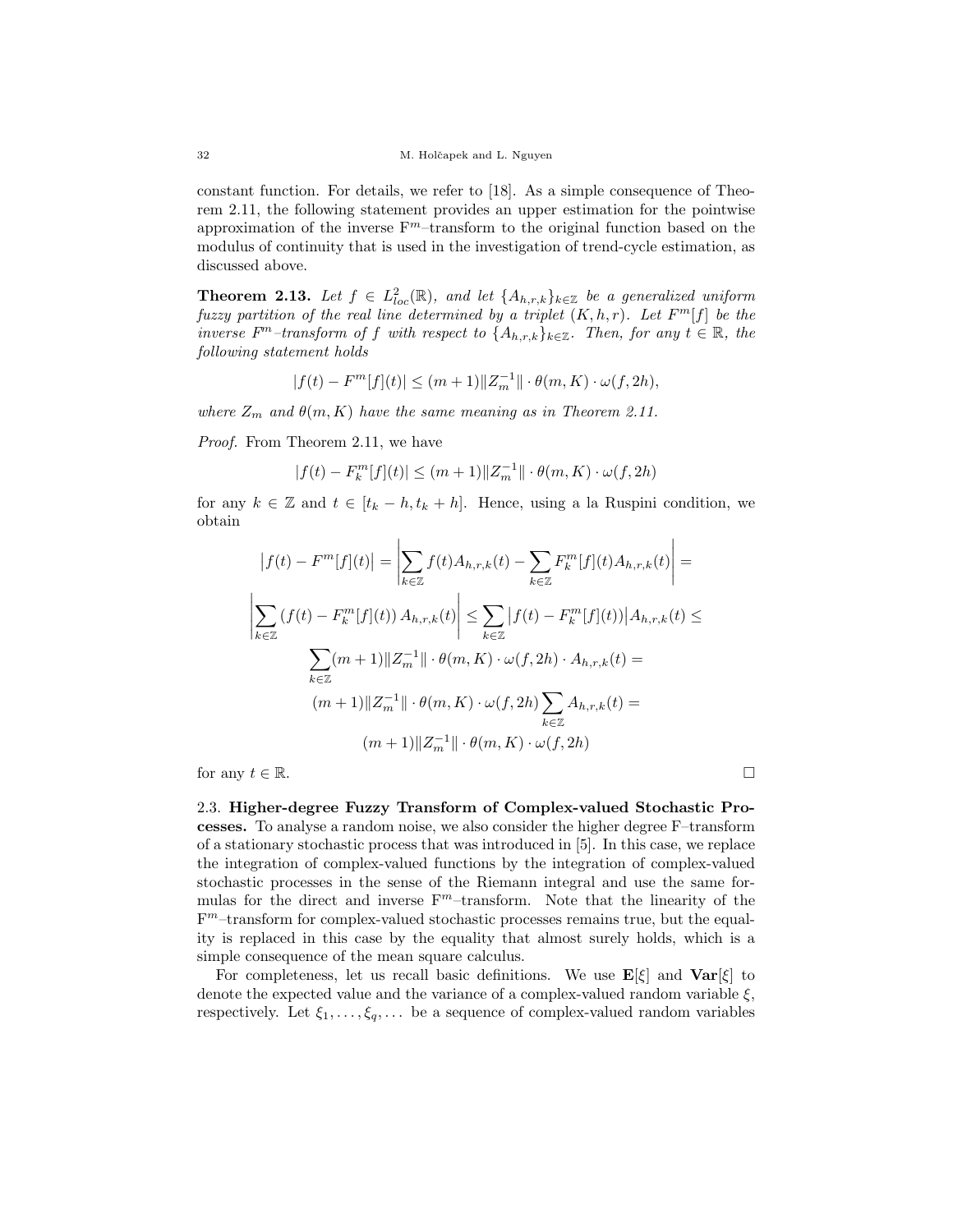and  $\xi$  be a complex-valued random variable of the same probability space  $(\Omega, \mathcal{F}, P)$ . We say that  $\xi_1, \ldots, \xi_q, \ldots$  converges to  $\xi$  in mean square and write

l. i. m. 
$$
\xi_q = \xi
$$

provided that  $\mathbf{E}[\xi_q|^2] < \infty$  for any  $q = 1, 2, \ldots$ ,  $\mathbf{E}[\xi|^2] < \infty$  and

$$
\lim_{q \to \infty} \mathbf{E}\left[ \left| \xi_q - \xi \right|^2 \right] = 0.
$$

Moreover, let  $a_1, \ldots, a_q, \ldots$  be a sequence of real values. We say that the sequence  $\xi_q/a_q$  is stochastically bounded and write  $\xi_q = \mathcal{O}_p(a_q)$ , if, for any  $\varepsilon > 0$ , there exist  $M > 0$  and  $q_0$  such that

$$
P\left(\left|\frac{\xi_q}{a_q}\right| > M\right) < \varepsilon
$$

for any  $q > q_0$ <sup>2</sup>. Let  $f(t)$  be an arbitrary real function, and let  $\xi(t)$  be a stochastic process,  $t \in \mathbb{R}$ . The integral

$$
\int_c^d \xi(t) f(t) dt
$$

is defined as

l.i.m. 
$$
\sum_{j=2}^{n} \xi(t'_j) f(t'_j) (t_j - t_{j-1}),
$$

where  $c = t_1 < t_2 < \cdots < t_n = d$  and  $t_{j-1} \leq t'_j \leq t_j$  holds for any  $j = 2, \ldots, n$ . For details, we refer to [8, 21].

We say that  $\xi$  is equal to  $\xi'$  almost surely (denoted by  $\xi = \xi'$  a.s.) if

$$
P(\{\omega \in \Omega \mid \xi(\omega) = \xi'(\omega)\}) = 1.
$$

Similarly, we say that  $\xi$  is less than or equal to  $\xi'$  almost surely (denoted by  $\xi \leq \xi'$ ) a.s.) if

$$
P(\{\omega \in \Omega \mid \xi(\omega) \leq \xi'(\omega)\}) = 1.
$$

**Remark 2.14.** By Markov's inequality, it is easy to show that  $E[|\xi - \xi'|^2] = 0$ (equality in mean square) implies  $\xi = \xi'$  a.s. Moreover, one can prove that if  $\xi_i = \xi'_i$  a.s. for  $i = 1, ..., n$ , then  $\sum_{i=1}^n \xi_i = \sum_{i=1}^n \xi'_i$  a.s. Finally, if  $\xi = \xi'$  a.s. (or  $\xi \leq \xi'$  a.s.), then  $\mathbf{E}[\xi] = \mathbf{E}[\xi']$  (or  $\overline{\mathbf{E}[\xi]} \leq \mathbf{E}[\xi']$ ).

## 3. Trend-cycle Estimation Using  $F<sup>m</sup>$ -transform

3.1. Assumptions on Time Series. Let  $(\Omega, \mathcal{F}, P)$  be a probability space. Let  $X(t), t \in \mathbb{R}$ , be a time series, and assume that  $X(t)$  can be additively decomposed and written in the following form

$$
X(t) = TC(t) + S(t) + R(t),
$$

where  $TC(t)$ ,  $S(t)$  and  $R(t)$  denote the trend-cycle, seasonal components and noise fluctuations, respectively. Naturally, we assume that  $TC(t)$  is a smooth function

<sup>2</sup>Using the probability of an opposite event, this definition is equivalent to the following: for any  $0 < \varepsilon \le 1$ , there exists  $M > 0$  and  $q_0$  such that  $P(|\xi_q| \le M|a_q|) \ge 1 - \varepsilon$  for any  $q > q_0$ .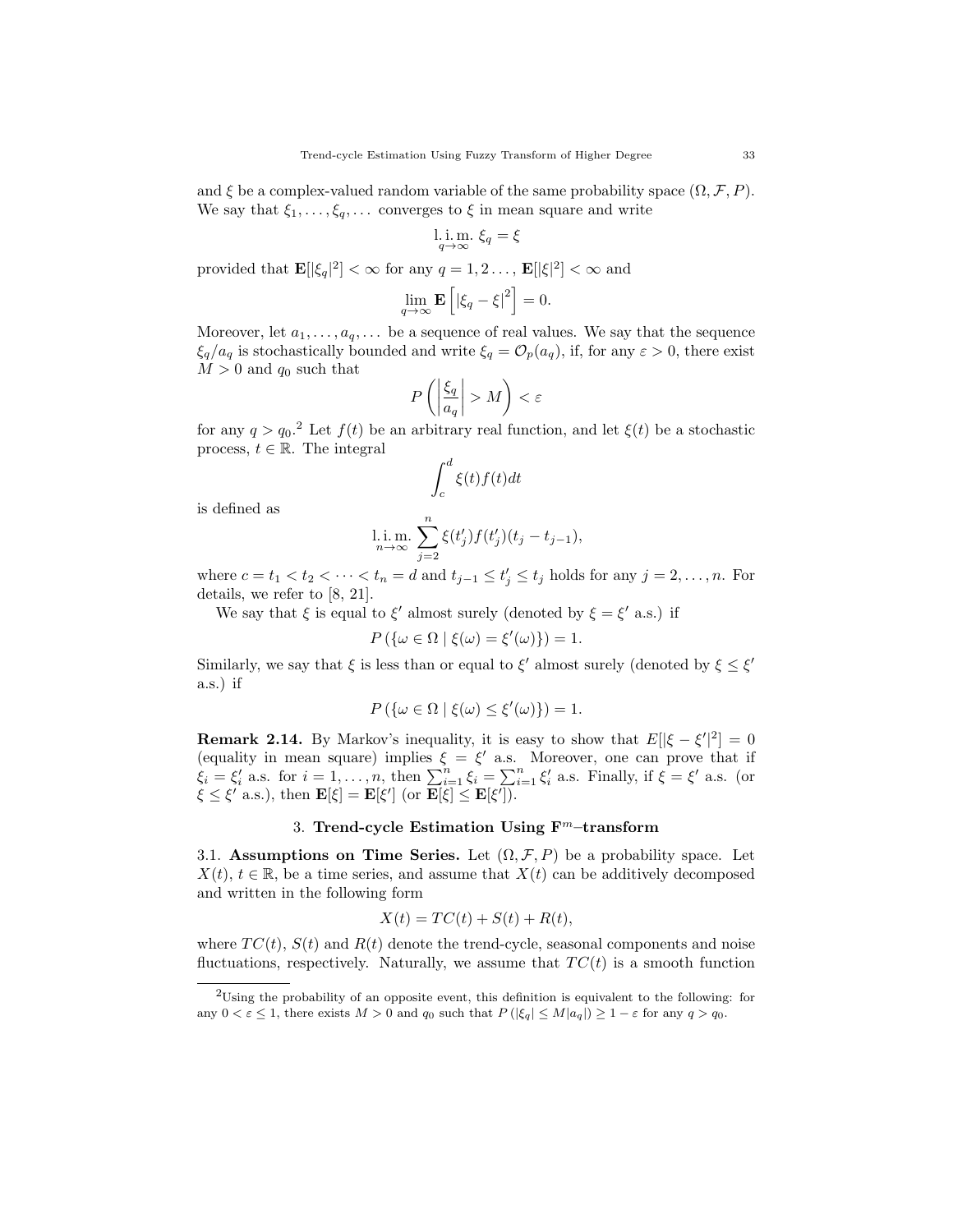with little change in its course; i.e, its modulus of continuity  $\omega(TC, 2h)$  is a small number even for a larger bandwidth  $h$ . In addition, we assume that the seasonal component  $S(t)$  is the sum of a finite number of basic waves as follows:

$$
S(t) = \sum_{j=1}^{s} P_j e^{i\lambda_j t},
$$

where  $P_j$  is a complex number,  $\lambda_j$  is the j-th frequency, and i denotes the imaginary unit. Furthermore, we assume that random noise  $R(t)$  is a stationary stochastic process with zero mean. It is well known (see, e.g., [21]) that each stationary process  $R(t)$  with zero mean can be approximated with arbitrary precision by a finite linear combination of harmonic oscillations, i.e.,

$$
R(t) \approx \sum_{j=1}^{n} \xi_j e^{i\varphi_j t},
$$

where  $\xi_1, \ldots, \xi_n$  are pairwise uncorrelated random variables independent on time t with zero mean and finite variances,  $\varphi_i$  and i denote the j-th frequency and the imaginary unit, respectively. In this paper, we use this property and restrict our consideration to a random noise  $R(t)$ , which is a stationary process in the form

$$
R(t) = \sum_{j=1}^{n} \xi_j e^{i\varphi_j t}.
$$
\n(5)

3.2. Analysis of  $\mathbf{F}^m$ -transform Components of Basic Wave  $e^{i\lambda t}$ . Since the  $F<sup>m</sup>$ -transform is linear, the quality of trend-cycle estimation by the  $F<sup>m</sup>$ -transform clearly depends on how well a basic wave  $e^{i\lambda t}$  in expression (3.1) of seasonal component  $S(t)$  and expression (5) of random noise  $R(t)$  can be suppressed by the  $F<sup>m</sup>$ -transform. In this subsection, we provide several results concerning the suppression of the basic wave in terms of the  $F<sup>m</sup>$ -transform components that are used in the next subsection, which is devoted to the suppression of high frequencies in time series.

Let  $p(\lambda, t) = e^{i\lambda t}$ , where t,  $\lambda$  and i denote the time, frequency and imaginary unit, respectively. The complex-valued function  $p(\lambda, t)$  thus represents a basic wave constituent in expressions (3.1) and (5). Note that  $p(\lambda, t) \in L^2_{loc}(\mathbb{R})$  and  $p(\lambda, t)$  is complex Riemann integrable. The k-th component of the direct  $F<sup>m</sup>$ -transform of a function f with respect to a generalized uniform fuzzy partition  $\{A_{h,r,k}\}_{k\in\mathbb{Z}}$ determined by a triplet  $(K, h, r)$  is denoted by

$$
F_{k,(K,h)}^m[f]
$$

to emphasize the type of generating function  $K$  and the bandwidth  $h$  of the fuzzy partition.

In the sequel, we consider an increasing sequence of positive real numbers  $\{h_q\}_q$ such that  $h_q \to \infty$  as  $q \to \infty$ . Moreover, we write  $f(h_q) = \mathcal{O}(g(h_q))$  if and only if there exists a positive constant C and a natural number  $q_0$  such that  $|f(h_q)| \leq$  $C|g(h_q)|$  for any  $q > q_0$ .

We start our analysis of the basic wave with the statement showing that the size of each  $F^m$ -transform component of  $p(\lambda, t)$  can be arbitrarily small depending on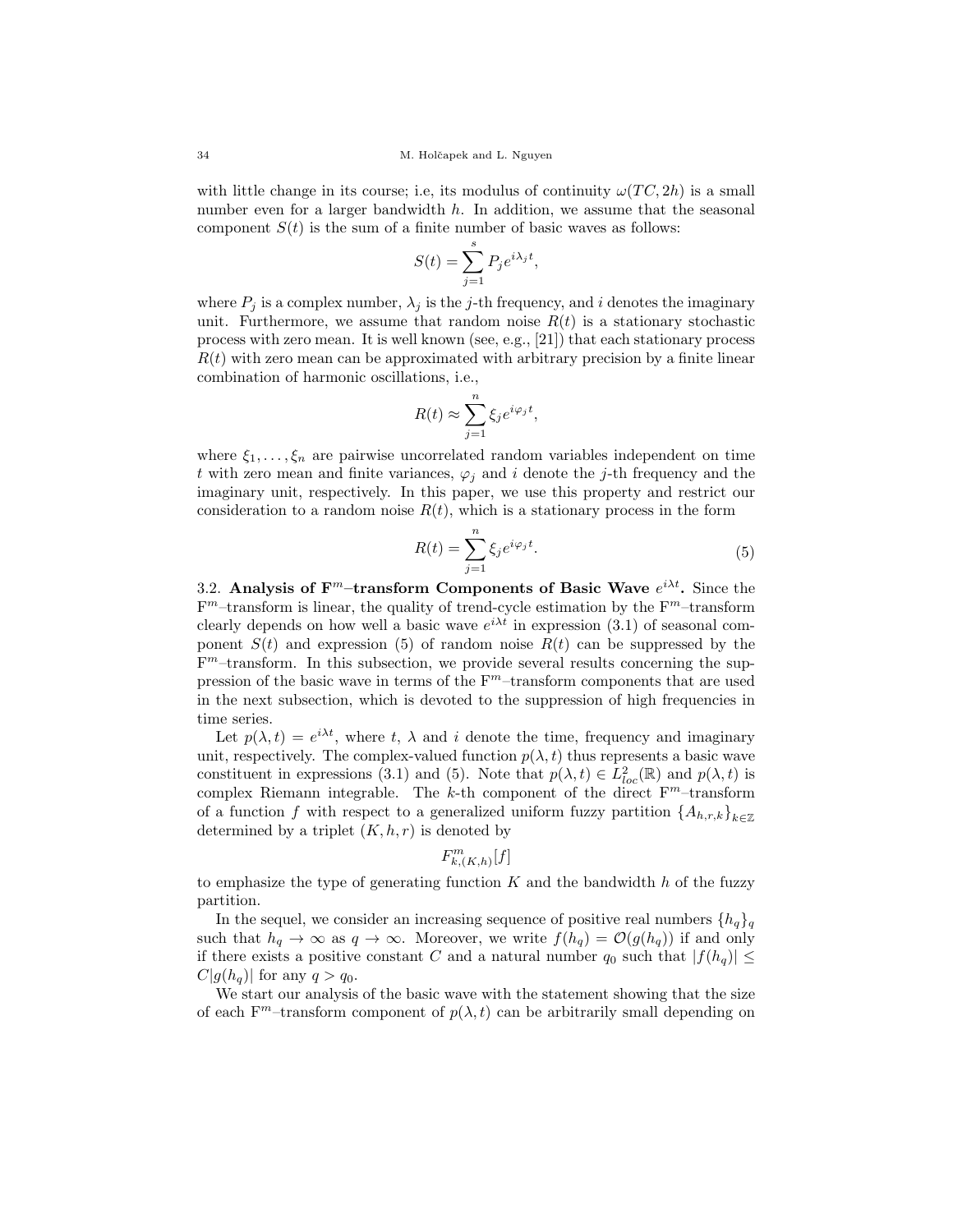the setting of the bandwidth of fuzzy partitions. First, let us recall the Riemann-Lebesgue lemma well known in the Fourier analysis. For details, we refer to [20].

**Lemma 3.1.** Let f be a function of 
$$
L^1[a, b]
$$
. Then, the following integrals 
$$
\int_a^b f(x) \cos \lambda x dx \text{ and } \int_a^b f(x) \sin \lambda x dx
$$

tend to zero as  $|\lambda| \to \infty$ .

**Theorem 3.2.** Let  $\{A_{h_q,r_q,k}\}_{k\in\mathbb{Z}}$ ,  $q = 1, 2, \ldots$ , be a generalized uniform fuzzy partition determined by a triplet  $(K, h_q, r_q)$ . Then, for each  $m \in \mathbb{N}$  and  $t \in [t_k$  $h_q, t_k + h_q],$ 

$$
\lim_{q \to \infty} F_{k,(K,h_q)}^m[p(\lambda, t)](t) = 0
$$
\n(6)

holds true.

*Proof.* Let  $q = 1, 2, \ldots$ , and let  $t \in [t_k-h_q, t_k+h_q]$  be arbitrary. From Theorem 2.10, we know that

$$
F_{k,(K,h_q)}^m[p(\lambda,t)](t) = \beta_{k,0} + \beta_{k,1}(t-t_k) + \cdots + \beta_{k,m}(t-t_k)^m,
$$

where

$$
\beta_k = (\beta_{k,0}, \cdots, \beta_{k,m})^T = H^{-1} \cdot Z_m^{-1} \cdot Y_k.
$$

Recall that  $Y_k = (Y_{k,i})$  is the  $(m+1) \times 1$  matrix determined in our case by

$$
Y_{k,i} = \int_{-1}^{1} p(\lambda, h_q t + t_k) \cdot t^{i-1} K(t) dt.
$$

Then, one can simply find that

$$
\left| F_{k,(K,h_q)}^m[p(\lambda,t)](t) \right| \leq \sum_{j=0}^m |t-t_k|^j |\beta_{k,j}|.
$$

Moreover, it holds that

$$
|\beta_{k,j}| \leq \frac{\|Z_m^{-1}\|}{h_q^j} \sum_{\ell=0}^m |Y_{k,\ell+1}|
$$

for any  $j = 0, 1, \ldots, m$ . Hence, we find that

$$
\left|F_{k,(K,h_q)}^m[p(\lambda,t)](t)\right| \leq \|Z_m^{-1}\| \sum_{j,\ell=0}^m \left|\frac{t-t_k}{h_q}\right|^j |Y_{k,\ell+1}| \leq
$$
  

$$
(m+1) \|Z_m^{-1}\| \sum_{\ell=0}^m |Y_{k,\ell+1}|.
$$

In addition, for any  $\ell = 0, 1, \ldots, m$ , we have

$$
Y_{k,\ell+1} = \int_{-1}^{1} p(\lambda, h_q t + t_k) t^{\ell} K(t) dt = \int_{-1}^{1} e^{i\lambda (h_q t + t_k)} t^{\ell} K(t) dt
$$
  

$$
= e^{i\lambda t_k} \int_{-1}^{1} t^{\ell} K(t) e^{i\lambda h_q t} dt
$$
  

$$
= e^{i\lambda t_k} \left( \int_{-1}^{1} t^{\ell} K(t) \cos(\lambda h_q t) dt + i \int_{-1}^{1} t^{\ell} K(t) \sin(\lambda h_q t) dt \right);
$$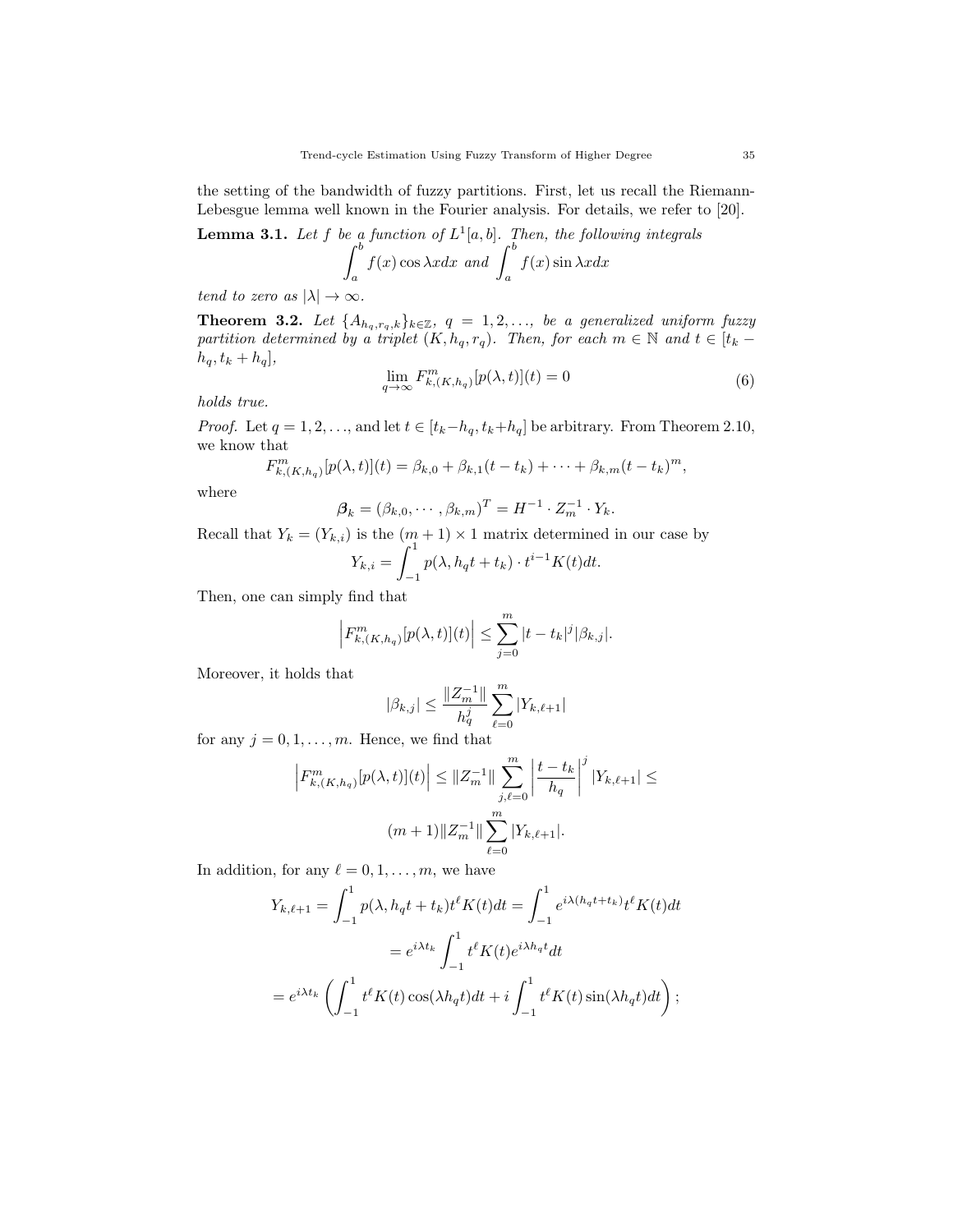therefore,

$$
|Y_{k,\ell+1}| = \sqrt{\left(\int_{-1}^1 t^{\ell} K(t) \cos(\lambda h_q t) dt\right)^2 + \left(\int_{-1}^1 t^{\ell} K(t) \sin(\lambda h_q t) dt\right)^2}.
$$

From the assumption that  $h_q \to \infty$  as  $q \to \infty$ , Lemma 3.1 and the properties of limits, we find that

$$
\lim_{q \to \infty} |Y_{k,\ell+1}| = 0
$$

for any  $\ell = 0, 1, \ldots, m$ . Hence,

$$
0 \leq \lim_{q \to \infty} \left| F_{k,(K,h_q)}^m[p(\lambda,t)](t) \right| \leq (m+1) \|Z_m^{-1}\| \sum_{\ell=0}^m \lim_{q \to \infty} |Y_{k,\ell+1}| = 0,
$$

which implies the desired statement.

It should be noted that a similar statement can be proved for high frequencies, namely, if a generalized uniform fuzzy partition is fixed, i.e., the generating function  $K$  and its bandwidth  $h$  is not changed, then

$$
F_{k,(K,h)}^m[p(\lambda,t)](t) \to 0 \quad \text{as} \quad \lambda \to \infty.
$$

Nevertheless, in this paper, we are not interested in this case, because we assume that the basic waves with their frequencies are prescribed.

Although, the previous theorem has a major importance for the high frequency suppression task, it says nothing about the speed in which F–transform component  $F_{k,(K,h_q)}^m[p(\lambda,t)](t)$  tends to zero in (6) with respect to the bandwidth  $h_q$ . In the following, we show a rate of convergence, which is dependent on the differentiability of generating functions, and demonstrate that this rate of convergence can be even higher in the case of the B-spline generalized uniform fuzzy partitions.

We use the following notation and assumption. For  $I \subseteq \mathbb{R}$ ,  $C^N(I)$  (or  $C^{*N}(I)$ ) denotes the class of all complex-valued functions that are N-times differentiable on I and for which its N-th derivative is continuous (or integrable) on  $I^3$ . If  $\{\{A_{h_q,r_q,k}\}_{k\in\mathbb{Z}} \mid q=1,2,\ldots\}$  is a family of generalized uniform fuzzy partitions determined by  $\{(K, h_q, r_q) \mid q = 1, 2, \ldots\}$ , we always assume that  $r_q/h_q$ ,  $q =$  $1, 2, \ldots$ , is a constant. Therefore, the same number of overlapping basic functions is considered for any fuzzy partition  $\{A_{h_q,r_q,k}\}_{k\in\mathbb{Z}}$  of the given family.

**Theorem 3.3.** Let  $\{A_{h_q,r_q,k}\}_{k\in\mathbb{Z}}$ ,  $q = 1, 2, \ldots$ , be a generalized uniform fuzzy partition determined by a triplet  $(K, h_q, r_q)$ . Let  $M, N \in \mathbb{N}$  be such that  $M \leq N$ and put  $L = \min(N, M + 2)$ . If  $K \in C^{\tilde{M}}(\mathbb{R}) \cap C^{\star N}([-1, 1])$ , then

$$
F_{k,(K,h_q)}^m[p(\lambda,t)](t) = \mathcal{O}\left(h_q^{-L}\right)
$$

holds true for any  $t \in [t_k - h_q, t_k + h_q]$ .

*Proof.* Let  $q = 1, 2, \ldots$  By the same arguments used in the proof of Theorem 3.2, we find that  $\overline{m}$ 

$$
\left|F_{k,(K,h_q)}^m[p(\lambda,t)](t)\right| \le (m+1) \|Z_m^{-1}\| \sum_{\ell=0} |Y_{k,\ell+1}|,\tag{7}
$$

<sup>&</sup>lt;sup>3</sup>Note that  $C^{N}(I) \subset C^{\star N}(I)$  because the continuity implies the integrability, but not vice versa.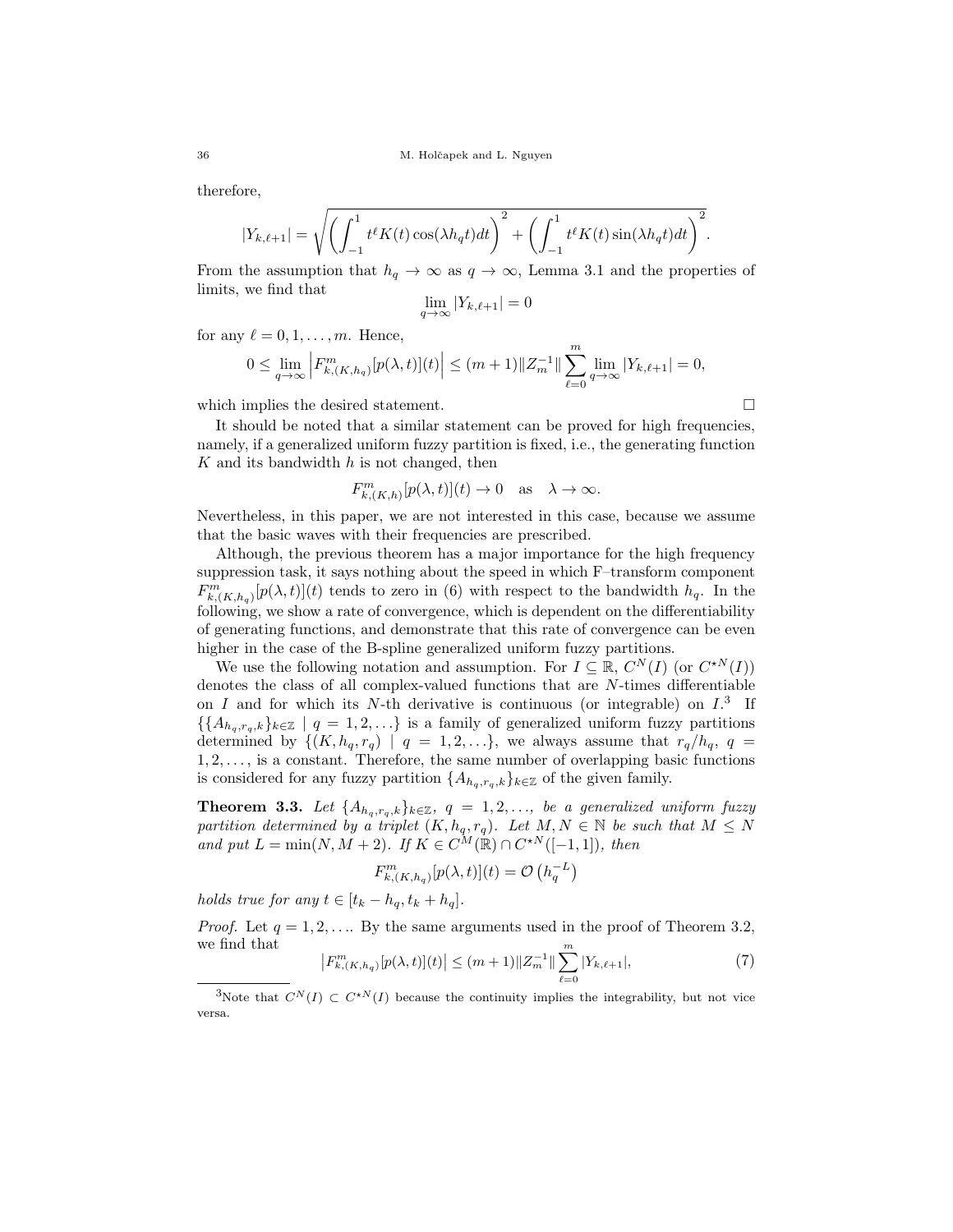where

$$
|Y_{k,\ell+1}| = \left| \int_{-1}^1 t^{\ell} K(t) e^{i\lambda h_q t} dt \right|.
$$

Since  $K \in C^M(\mathbb{R}) \cap C^{*N}([-1,1])$  and  $t^{\ell} \in C^{\infty}(\mathbb{R})$ , one can show easily that  $t^{\ell} K \in C^{\infty}(\mathbb{R})$  $C^M(\mathbb{R}) \cap C^{*N}([-1,1])$ . Using the integration by parts, we obtain

$$
\int_{-1}^{1} t^{\ell} K(t) e^{i\lambda h_q t} dt = \frac{(-1)^N}{(i \cdot \lambda h_q)^N} \cdot \int_{-1}^{1} (t^{\ell} K(t))^{(N)} \cdot e^{i\lambda h_q t} dt \n+ e^{i\lambda h_q t} \sum_{j=0}^{N-1} \frac{(-1)^j}{(i \cdot \lambda h_q)^{j+1}} \cdot (t^{\ell} K(t))^{(j)} \Big|_{t=-1}^{t=1}.
$$
\n(8)

Moreover, from the continuity of  $K^{(j)}$  on R for any  $j = 0, \ldots, M$ , we find that  $(t^{\ell} K(t))^{(j)}\big|_{t=\pm 1} = 0$  for any  $j = 0, \ldots, M$ . Therefore, if  $N > M + 2$ , we obtain

$$
\int_{-1}^{1} t^{\ell} K(t) e^{i\lambda h_q t} dt = \frac{(-1)^N}{(i \cdot \lambda h_q)^N} \cdot \int_{-1}^{1} (t^{\ell} K(t))^{(N)} \cdot e^{i\lambda h_q t} dt + e^{i\lambda h_q t} \sum_{j=M+1}^{N-1} \frac{(-1)^j}{(i \cdot \lambda h_q)^{j+1}} \cdot (t^{\ell} K(t))^{(j)} \Big|_{t=-1}^{t=1}.
$$

It follows that

$$
|Y_{k,\ell+1}| = \left| \int_{-1}^{1} t^{\ell} K(t) e^{i\lambda h_q t} dt \right| \le
$$
  

$$
\frac{1}{|h_q|^{M+2}} \cdot \left( \frac{1}{|h_q|^{N-M-2} \cdot |\lambda|^N} \int_{-1}^{1} \left| (t^{\ell} K(t))^{(N)} \right| dt + \sum_{j=M+1}^{N-1} \frac{1}{|h_q|^{j-M-1} \cdot |\lambda|^{j+1}} \cdot \left| (t^{\ell} K(t))^{(j)} \right|_{t=-1}^{t=1} \right| \right).
$$

From this inequality and (7), we simply obtain

$$
F_{k,(K,h_q)}^m[p(\lambda,t)](t) = \mathcal{O}\left(h_q^{-(M+2)}\right). \tag{9}
$$

 $\mathbf{r}$ 

If  $N \leq M+2$ , we have  $(t^{\ell}K(t))^{(j)}\big|_{t=\pm 1} = 0$  for any  $j = 0, \ldots, N-2$ . Consequently, the equation (8) becomes

$$
\int_{-1}^{1} t^{\ell} K(t) e^{i\lambda h_q t} dt = \frac{(-1)^N}{(i \cdot \lambda h_q)^N} \cdot \int_{-1}^{1} (t^{\ell} K(t))^{(N)} \cdot e^{i\lambda h_q t} dt + \frac{(-1)^{N-1} e^{i\lambda h_q t}}{(i \cdot \lambda h_q)^N} \cdot (t^{\ell} K(t))^{(N-1)} \Big|_{t=-1}^{t=1}.
$$

Hence, we obtain

$$
|Y_{k,\ell+1}| = \left| \int_{-1}^{1} t^{\ell} K(t) e^{i\lambda h_q t} dt \right| \le
$$

$$
\frac{1}{|h_q|^N \cdot |\lambda|^N} \cdot \left( \int_{-1}^{1} \left| (t^{\ell} K(t))^{(N)} \right| dt + \left| (t^{\ell} K(t))^{(N-1)} \right|_{t=-1}^{t=1} \right| \right)
$$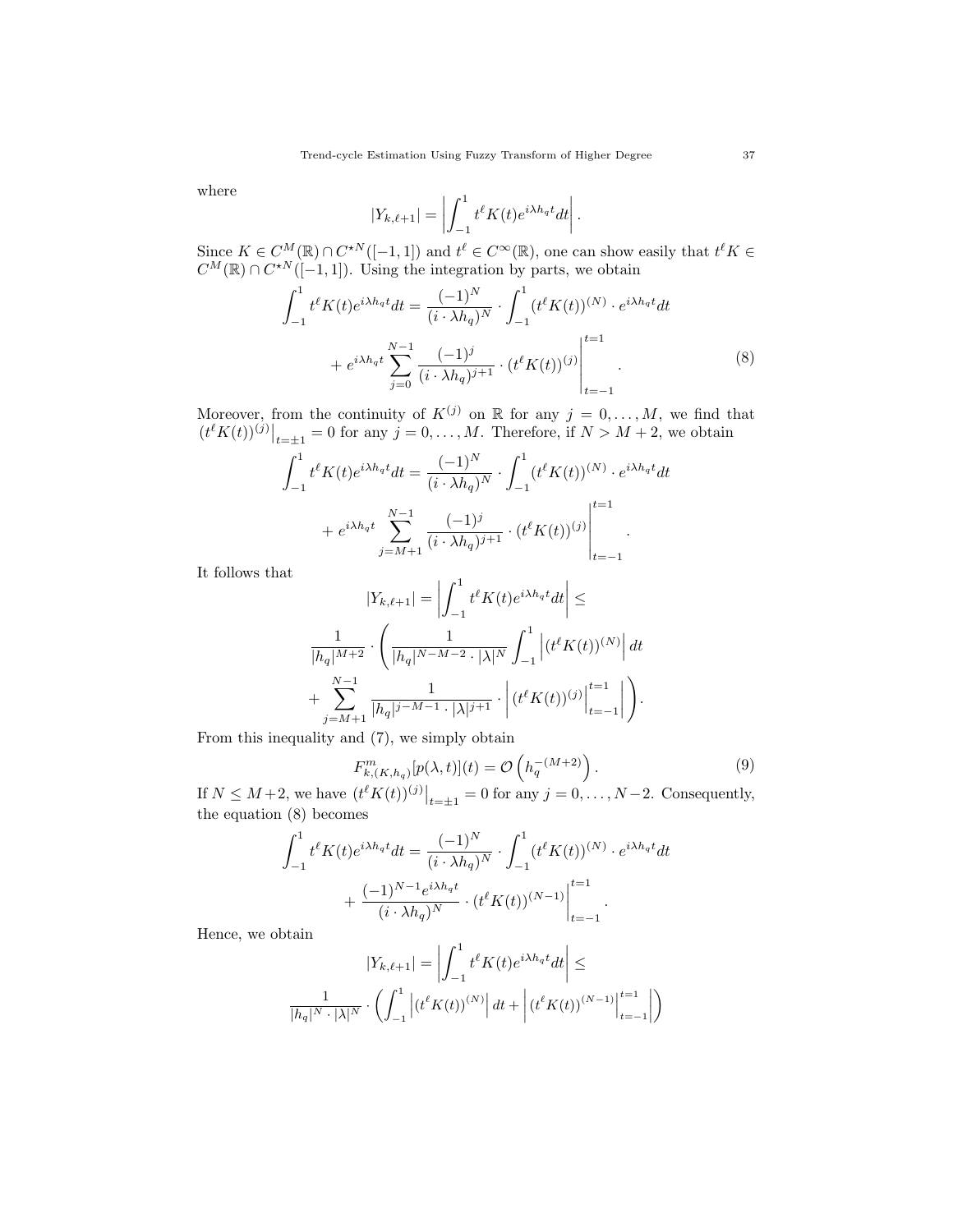and from (7), we simply find that

$$
F_{k,(K,h_q)}^m[p(\lambda,t)](t) = \mathcal{O}\left(h_q^{-N}\right). \tag{10}
$$

Putting  $L = \min(N, M + 2)$ , the statement is a straightforward consequence of (9) and  $(10)$ .

Since  $K^{rc} \in C^1(\mathbb{R}) \cap C^{*3}([-1,1])$ , we obtain the following rate of convergence for the raised cosine generating function as a consequence of the above mentioned theorem.

**Corollary 3.4.** Let  $\{A_{h_q,r_q,k}\}_{k\in\mathbb{Z}}$ ,  $q=1,2,\ldots$ , be a raised cosine generalized uniform fuzzy partition determined by a triplet  $(\tilde{K}^{rc}, h_q, r_q)$ , where  $\tilde{K}^{rc} = \frac{r_q}{h_q}$  $\frac{r_q}{h_q} \cdot K^{rc}$ . Then, for any  $t \in [t_k - h_q, t_k + h_q]$ , it holds that

$$
F_{k,(\tilde{K}^{rc},h_q)}^m[p(\lambda,t)](t) = \mathcal{O}\left(h_q^{-3}\right).
$$

For the B-spline generating function of degree n, one can find that  $K^{bs,n} \in$  $C^{n-1}(\mathbb{R}) \cap C^{*n-1}([-1,1])$ . As a consequence of Theorem 3.3, we obtain that the rate of convergence is  $h_q^{-(n-1)}$ . Nevertheless, the following statement demonstrates that the result of Theorem 3.3 guarantees a "rough" rate of convergence, which need not be actually the highest one.

**Theorem 3.5.** Let  $\{A_{h_q,r_q,k}\}_{k\in\mathbb{Z}}$ ,  $q=1,2,\ldots$ , be a B-spline generalized uniform fuzzy partition of degree n determined by the triplet  $(\tilde{K}^{bs,n}, h_q, r_q)$ , where  $\tilde{K}^{bs,n} =$  $r_q(n+1)$  $\frac{(n+1)}{2h_q} \cdot K^{bs,n}$ . Then, for any  $t \in [t_k - h_q, t_k + h_q]$ , it holds that

$$
F_{k,(\tilde{K}^{bs,n},h_q)}^m[p(\lambda,t)](t) = \mathcal{O}\left(h_q^{-(n+1)}\right).
$$

*Proof.* Let  $f_q = -\frac{\lambda h_q}{2\pi}$ . Recall that the Fourier transform (unitary with ordinary frequency) of  $\beta^{n}(t)$  is the function sinc<sup>n+1</sup>(f), where f is the frequency and  $\text{sinc}(f) = \frac{\sin(\pi f)}{\pi f}$ . By the definition of  $\tilde{K}^{bs,n}$  and the basic properties of the Fourier transform, for any  $\ell = 0, 1, \ldots, m$ , we obtain

$$
\int_{-1}^{1} t^{\ell} \tilde{K}^{bs,n}(t) e^{i\lambda h_q t} dt = \frac{r_q(n+1)}{2h_q} \int_{-1}^{1} t^{\ell} \beta^n \left(\frac{(n+1)t}{2}\right) e^{-i2\pi t f_q} dt
$$

$$
= \frac{r_q(n+1)}{2h_q} \cdot \mathcal{F}\left[t^{\ell} \beta^n \left(\frac{(n+1)t}{2}\right)\right] (f_q) =
$$

$$
\frac{r_q}{h_q} \cdot \left(\frac{i}{2\pi}\right)^{\ell} \cdot \frac{d^{\ell}}{df^{\ell}} \operatorname{sinc}^{n+1} \left(\frac{2f}{n+1}\right)\Big|_{f=f_q},
$$

where  $\frac{r_q}{h_q} = c$  for any  $q = 1, 2, \ldots$  by the assumption on the family of generalized uniform fuzzy partitions. Moreover, one can prove by a direct computation that

$$
\frac{d^{\ell}}{df^{\ell}} \operatorname{sinc}^{n+1}\left(\frac{2f}{n+1}\right)\Big|_{f=f_q} = \mathcal{O}(f_q^{-(n+1)}),
$$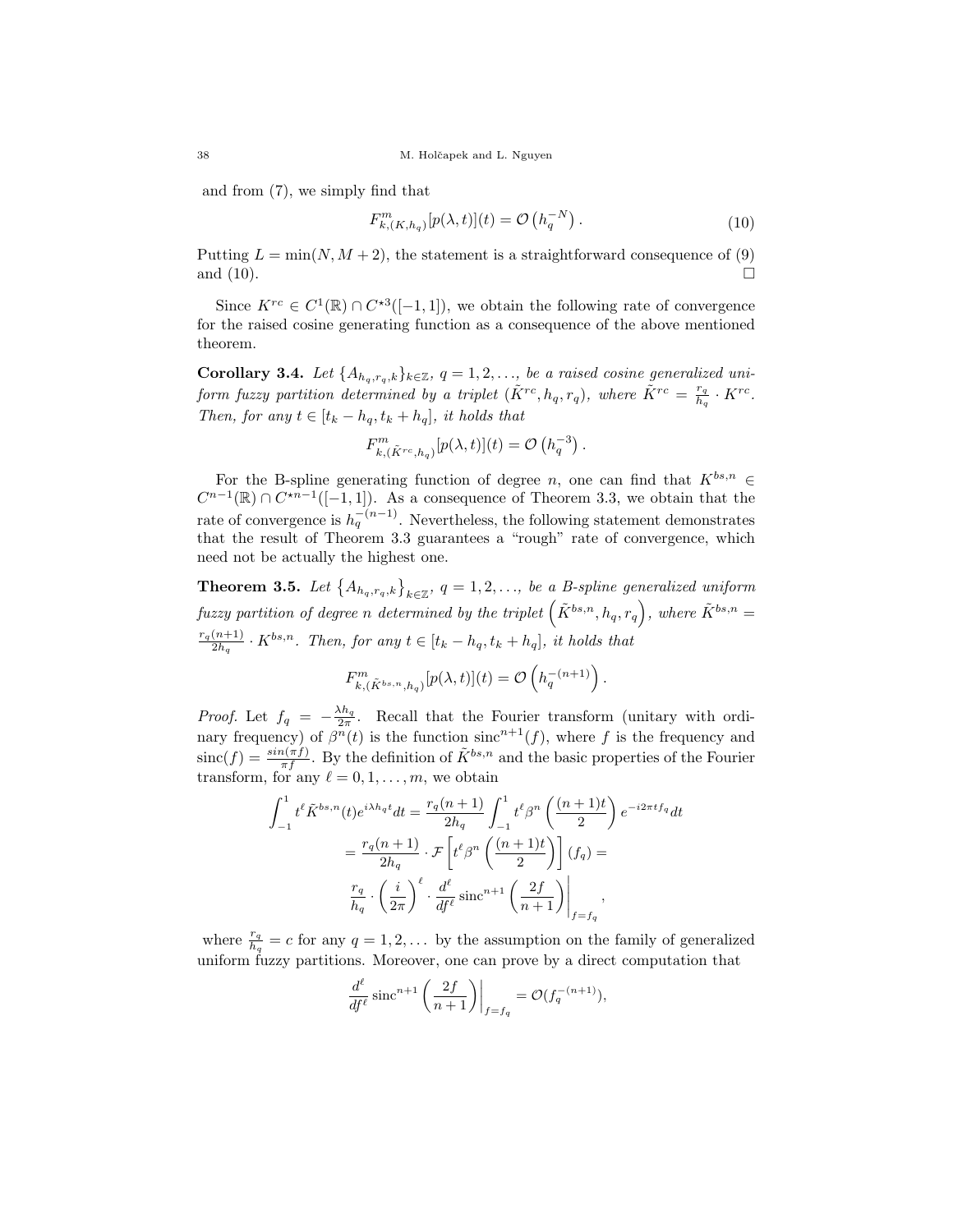for any  $\ell = 0, 1, \ldots, m$ . By  $f_q = -\frac{\lambda h_q}{2\pi}$ , we obtain

$$
\left|\int_{-1}^1 t^\ell \tilde{K}^{bs,n}(t) e^{i\lambda h_q t} dt\right| = \mathcal{O}(h_q^{-(n+1)}),
$$

Using similar arguments considered in the proof of Theorem 3.3, we obtain the desired statement.

As we have mentioned in Example 2.3, the triangular generalized uniform fuzzy partition is a B-spline generalized uniform fuzzy partition of degree  $n = 1$ . The following statement is then a consequence of the previous theorem.

**Corollary 3.6.** Let  $\{A_{h_q,r_q,k}\}_{k\in\mathbb{Z}}$ ,  $q = 1, 2, \ldots$ , be a generalized uniform fuzzy partition determined by a triplet  $(\tilde{K}^{tr}, h_q, r_q)$ , where  $\tilde{K}^{tr} = \frac{r_q}{h_q}$  $\frac{r_q}{h_q} \cdot K^{tr}$ . Then, for any  $t \in [t_k - h_q, t_k + h_q]$ , it holds that

$$
F_{k,(\tilde{K}^{tr},h_q)}^m[p(\lambda,t)](t) = \mathcal{O}\left(h_q^{-2}\right).
$$

3.3. Suppression of High Frequencies in Time Series. The aim of this subsection is to prove that the  $F<sup>m</sup>$ -transform technique enables us to suppress high frequencies in time series. The main idea is to show that we can construct a generalized uniform fuzzy partition whereby seasonal component is significantly suppressed and noise is also highly reduced. From the previous subsection, we know that the  $F<sup>m</sup>$ -transform can significantly suppress the basic wave  $p(\lambda, t) = e^{i\lambda t}$ . In the following two parts, we apply this fact to the seasonal and random components to achieve the desired statements.

3.3.1. Seasonal Component. Recall that the seasonal component  $S(t)$  is given by

$$
S(t) = \sum_{j=1}^{s} P_j e^{i\lambda_j t},
$$

where  $P_j$  is a complex number,  $\lambda_j$  is the j-th frequency, and i denotes the imaginary unit. In the following theorem, we show how the seasonal component can be suppressed by the application of the  $F<sup>m</sup>$ -transform technique.

**Theorem 3.7.** Let  $S(t)$  be a seasonal component of a time series of the form (3.1), and let  $\{A_{h_q,r_q,k}\}_{k\in\mathbb{Z}}$ ,  $q=1,2,\ldots$ , be a generalized uniform fuzzy partition determined by a triplet  $(K, h_q, r_q)$ . If  $\hat{S}^m_{(K, h_q)}(t)$  denotes the inverse  $F^m$ -transform of  $S(t)$  with respect to  $\{A_{h_q,r_q,k}\}_{k\in\mathbb{Z}}$ , then, for any  $t \in \mathbb{R}$ , it holds that

$$
\lim_{q \to \infty} \hat{S}_{(K,h_q)}^m(t) = 0. \tag{11}
$$

*Proof.* By the linearity of the F<sup>m</sup>–transform, for any  $q = 1, 2, \ldots$  and  $k \in \mathbb{Z}$ , we find that

$$
F_{k,(K,h_q)}^m[S](t) = \sum_{j=1}^s P_j \cdot F_{k,(K,h_q)}^m[p(\lambda_j,t)](t).
$$

Hence, we obtain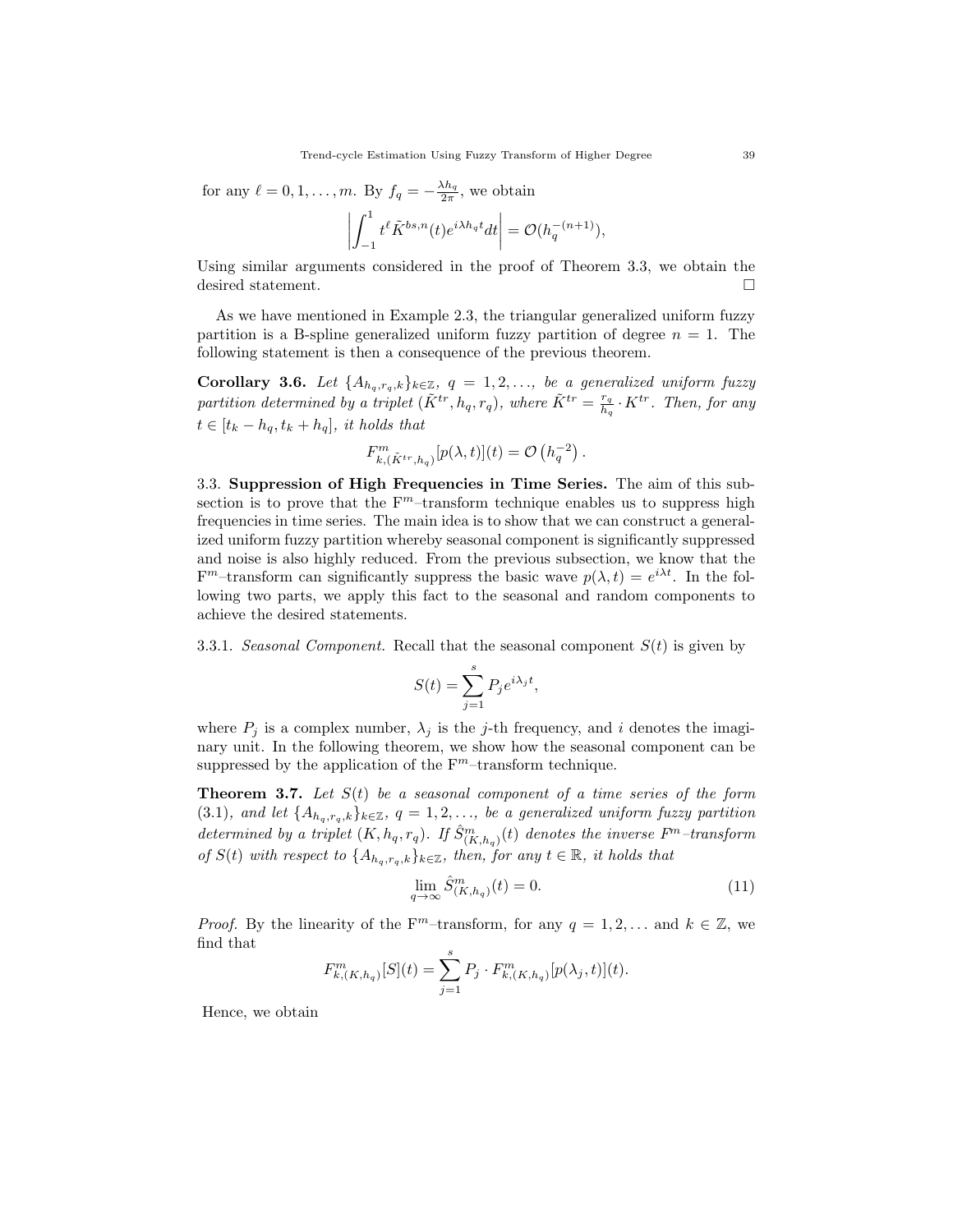40 M. Holˇcapek and L. Nguyen

$$
\hat{S}_{(K,h_q)}^m(t) = \sum_{k \in \mathbb{Z}} F_{k,(K,h_q)}^m[S](t) A_{h_q,r_q,k}(t)
$$
  
= 
$$
\sum_{j=1}^s P_j \sum_{k \in \mathbb{Z}} F_{k,(K,h_q)}^m[p(\lambda_j,t)](t) A_{h_q,r_q,k}(t);
$$

therefore,

$$
\left|\hat{S}_{(K,h_q)}^m(t)\right| \leq \sum_{j=1}^s|P_j|\sum_{k\in\mathbb{Z}}\left|F_{k,(K,h_q)}^m[p(\lambda_j,t)](t)\right|A_{h_q,r_q,k}(t).
$$

Since only a finite number of summands is applied from the infinite sum in the derivation of the inverse  $F<sup>m</sup>$ -transform, statement (11) is a straightforward consequence of the previous inequality and Theorem 3.2.  $\Box$ 

In Theorem 3.3, we have proved the influence of the differentiability of generating functions to a rate of convergence of the  $F<sup>m</sup>$ -transform applied to the basic wave  $p(\lambda, t)$ . The same rate of convergence also holds true for the inverse  $F<sup>m</sup>$ -transform of a seasonal component as the following theorem states.

**Theorem 3.8.** Let  $S(t)$  be a seasonal component of a time series represented by (3.1), and let  $\{A_{h_q,r_q,k}\}_{k\in\mathbb{Z}}$ ,  $q=1,2,\ldots$ , be a generalized uniform fuzzy partition determined by a triplet  $(K, h_q, r_q)$  such that  $K \in C^M(\mathbb{R}) \cap C^{*N}([-1, 1])$ . If  $\hat{S}^m_{(K,h_q)}(t)$  is the inverse F<sup>m</sup>-transform of  $S(t)$  with respect to  $\{A_{h_q,r_q,k}\}_{k\in\mathbb{Z}}$ , then, for any  $t \in \mathbb{R}$ , it holds that

$$
\hat{S}_{(K,h_q)}^m(t) = \mathcal{O}(h_q^{-L}),
$$

where  $L = \min(N, M + 2)$ .

Proof. In the proof of Theorem 3.7, we have shown that

$$
\left| \hat{S}^m_{(K,h_q)}(t) \right| \leq \sum_{j=1}^s |P_j| \sum_{k \in \mathbb{Z}} \left| F^m_{k,(K,h_q)}[p(\lambda_j,t)](t) \right| A_{h_q,r_q,k}(t)
$$

for any  $q = 1, 2, \ldots$  Since the infinite sum has only a finite number of non-zero summands, we can rewrite the previous inequality as follows

$$
\left| \hat{S}_{(K,h_q)}^m(t) \right| \leq \sum_{j=1}^s |P_j| \sum_{\ell=1}^n \left| F_{k_{\ell},(K,h_q)}^m[p(\lambda_j,t)](t) \right| A_{h_q,r_q,k_{\ell}}(t).
$$

According to Theorem 3.3, for any  $j = 1, \ldots, s$  and  $\ell = 1, \ldots, n$ , there exist  $C_{j\ell} > 0$ and  $N_{j\ell} > 0$  such that

$$
\left| F_{k_{\ell},(K,h_q)}^m[p(\lambda_j,t)](t) \right| \le C_j \ell h_q^{-L} \tag{12}
$$

holds for any  $q > N_{j\ell}$ . Put

$$
C = \max\{C_{j\ell} \mid j = 1, \dots, s, \ell = 1, \dots, n\},
$$
  

$$
N_0 = \max\{N_{j\ell} \mid j = 1, \dots, s, \ell = 1, \dots, n\},
$$

we find from (12) that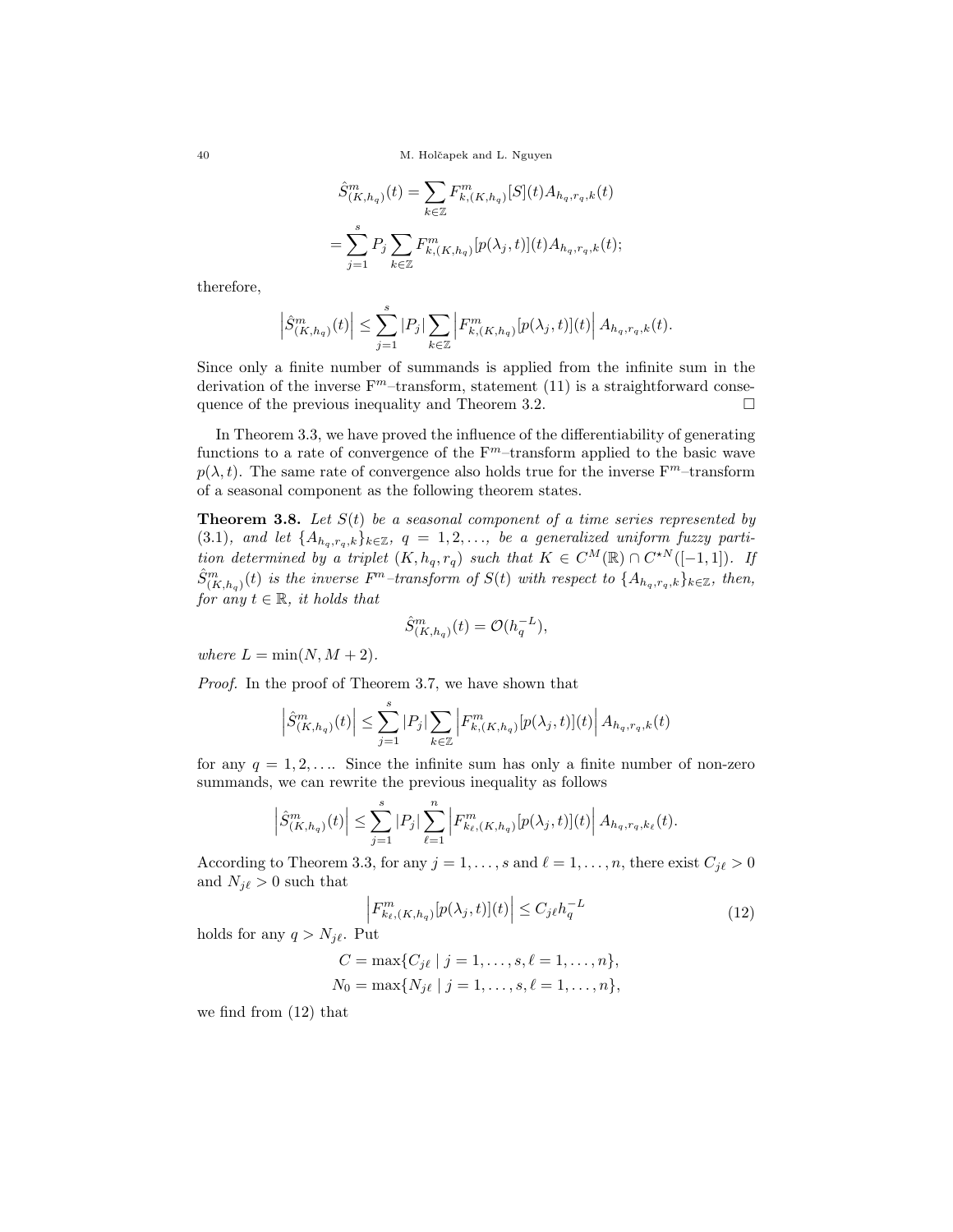$$
\left| F_{k_{\ell},(K,h_q)}^m[p(\lambda_j,t)](t) \right| \leq Ch_q^{-L}
$$

for any  $q > N_0$ . Since there exists G such that  $|P_j| < G$  for any  $j = 1, \ldots, s$ , we obtain

$$
\Big|\hat{S}_{(K,h_q)}^m(t)\Big|\leq Ch_q^{-L}\sum_{j=1}^s|P_j|\leq C'h_q^{-L},
$$

where  $C' = s \cdot C \cdot G$ , for any  $q > N_0$ , which proves the statement.

As a consequence of Theorem 3.8 and by a simple application of Theorem 3.5, we obtain the statement for the  $F<sup>m</sup>$ -transform with respect to the raised cosine and the B-spline generalized uniform fuzzy partitions.

**Corollary 3.9.** Let  $S(t)$  be a seasonal component of a time series of the form (3.1), and let  $\{A_{h_q,r_q,k}\}_{k\in\mathbb{Z}}$ ,  $q=1,2,\ldots$ , be a generalized uniform fuzzy partition determined by a triplet  $(K, h_q, r_q)$ . Then, the following statements holds:

(i) if 
$$
K = \tilde{K}^{rc}
$$
, then  $\hat{S}_{(K, h_q)}^m(t) = \mathcal{O}(h_q^{-3})$ ;  
\n(ii) if  $K = \tilde{K}^{bs,n}$ , then  $\hat{S}_{(K, h_q)}^m(t) = \mathcal{O}(h_q^{-(n+1)})$ ;  
\n(iii) if  $K = \tilde{K}^{tr}$ , then  $\hat{S}_{(K, h_q)}^m(t) = \mathcal{O}(h_q^{-2})$ .

From Corollary 3.9, one can see that the use of the B-spline generalized uniform fuzzy partitions of the degree  $n, n \geq 3$  should be favorable in the suppression of high frequencies against the application of the raised cosine generalized uniform fuzzy partition if we are able to set a really large bandwidth for the fuzzy partition. A further discussion on this issue is in section Illustrative examples.

3.3.2. Random Component. Now, we are interested in the noise reduction. Recall that the stochastic process  $R(t)$  is given by

$$
R(t) = \sum_{j=1}^{n} \xi_j e^{i\varphi_j t}
$$

where  $\xi_1, \ldots, \xi_n$  are pairwise uncorrelated complex-valued random variables with zero mean independent on time t, i is the imaginary unit and  $\varphi_1, \ldots, \varphi_n$  are real constants.

Before we provide main theorems, we prove a useful lemma, which states one of the basic properties of the  $F<sup>m</sup>$ -transform of stochastic processes.

**Lemma 3.10.** Let  $f \in L^2_{loc}(\mathbb{R})$ , and let  $\xi$  be a random variable with finite variance. Let  ${A_{h,r,k}}_{k\in\mathbb{Z}}$  be a generalized uniform fuzzy partition determined by a triplet  $(K, r, h)$ . Then, for any  $k \in \mathbb{Z}$ ,

$$
F_{k,(K,h)}^m[\xi\cdot f]=\xi\cdot F_{k,(K,h)}^m[f]\quad a.s.
$$

holds true.

Proof. First, let us show that

$$
\int_{-1}^{1} \xi \cdot g(t)dt = \xi \int_{-1}^{1} g(t)dt \quad a.s.
$$
 (13)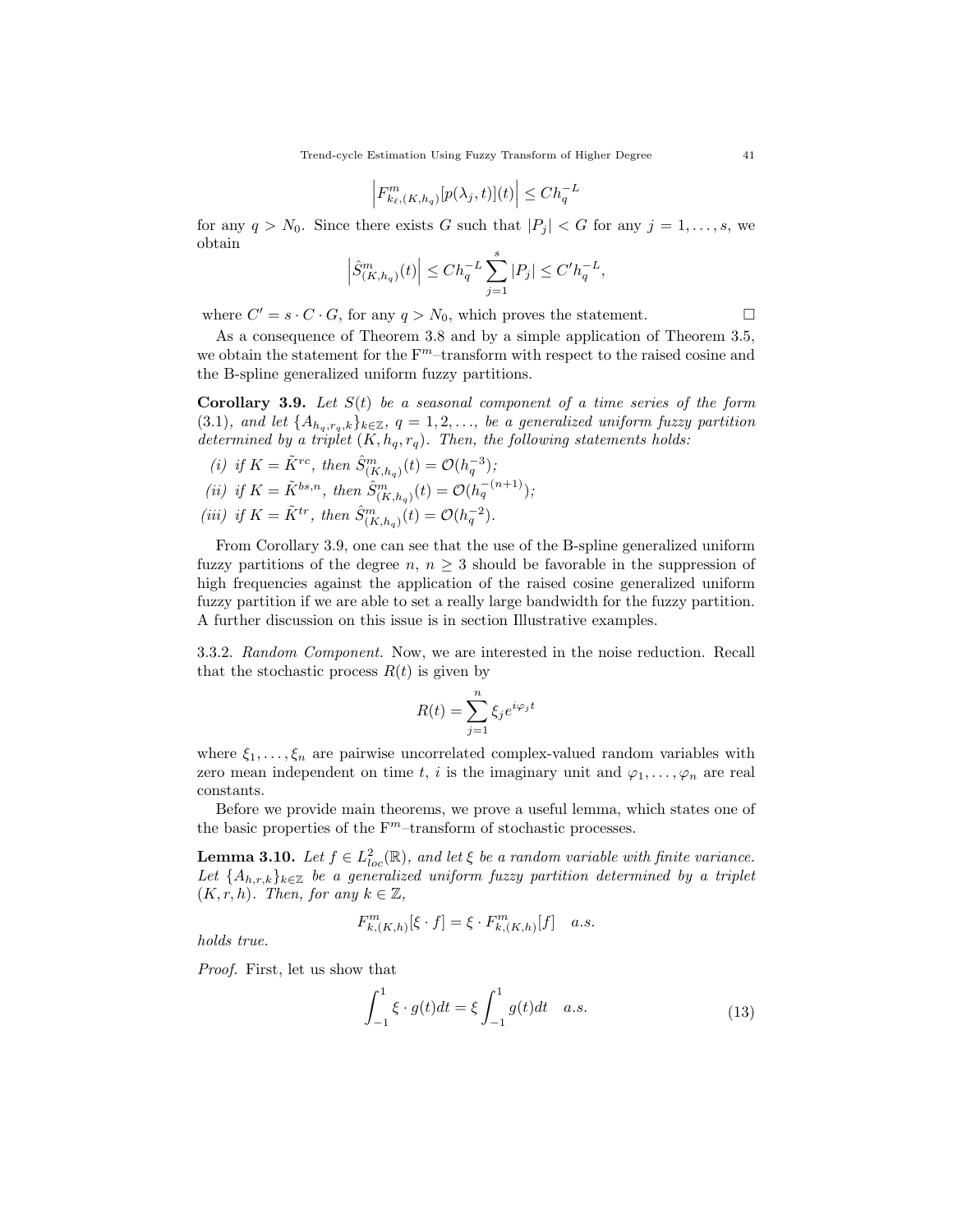for any Riemann integrable complex-valued function q on the interval  $[-1, 1]$  and any random variable  $\xi$  with finite variance. By the definition of the integral of stochastic process, it is sufficient to show that

$$
\Phi = \lim_{n \to \infty} \mathbf{E} \left[ \left| \sum_{j=2}^{n} \xi g(t'_j)(t_j - t_{j-1}) - \xi \int_{-1}^{1} g(t) dt \right|^2 \right] = 0,
$$

where  $-1 = t_1 < t_2 < \cdots < t_n = 1$  and  $t_{j-1} \le t'_j \le t_j$  holds for any  $j = 2, \ldots, n$ . By a simple computation, we find that

$$
\Phi = \mathbf{E}[\xi^2] \cdot \lim_{n \to \infty} \left| \sum_{j=2}^n g(t'_j)(t_j - t_{j-1}) - \int_{-1}^1 g(t)dt \right|^2 = \mathbf{E}[\xi^2] \cdot 0 = 0.
$$

Hence and from Remark 2.14, we obtain (13).

Let  $F_{k,(K,h)}^m[\xi \cdot f] = \beta_{k,0} + \beta_{k,1}(t-t_k) + \ldots + \beta_{k,m}(t-t_k)^m$ . From Theorem 2.10, we know that  $(\beta_{k,0},\cdots,\beta_{k,m})^T = H^{-1} \cdot Z_m^{-1} \cdot Y_k$ , where, according to (13) and the fact that  $f(th + t_k)$  is Riemann integrable on [-1, 1] for any  $k \in \mathbb{Z}$ , we have

$$
Y_{k,i} = \int_{-1}^{1} \xi \cdot f(th + t_k) \cdot t^{i-1} K(t) dt = \xi \int_{-1}^{1} f(th + t_k) \cdot t^{i-1} K(t) dt \quad a.s.
$$

Put  $Y'_{k,i} = \int_{-1}^{1} f(th + t_k) \cdot t^{i-1} K(t) dt$ . Using the matrix notation, we can write  $Y_k$ as the scalar multiplication of  $\xi$  and  $Y'_k$ , i.e.,

$$
Y_k = \xi \cdot Y'_k \quad a.s.
$$

Hence and from the rules for matrix operations, we obtain

$$
(\beta_{k,0}, \cdots, \beta_{k,m})^T = H^{-1} \cdot Z_m^{-1} \cdot Y_k = H^{-1} \cdot Z_m^{-1} \cdot (\xi \cdot Y'_k) = \xi \cdot (H^{-1} \cdot Z_m^{-1} \cdot Y'_k) = \xi \cdot (\beta'_{k,0}, \cdots, \beta'_{k,m})^T \quad a.s.,
$$

where  $F_{k,(K,h)}^m[f](t) = \beta'_{k,0} + \beta'_{k,1}(t-t_k) + \ldots + \beta'_{k,m}(t-t_k)^m$ , which proves the desired statement.  $\square$ 

The following theorem confirms a natural expectation that the zero mean value of a stationary stochastic process is preserved and higher bandwidth values decrease the variance of a stationary stochastic process after the application of  $F^{m-}$ transform.

**Theorem 3.11.** Let  $R(t)$  be a stationary stochastic process defined by (5), and let  ${A_{h_a,r_a,k}}_{k\in\mathbb{Z}}$ ,  $q=1,2,\ldots$ , be a generalized uniform fuzzy partition determined by a triplet  $(K, h_q, r_q)$ . Let  $\hat{R}_{(K, h_q)}^m(t)$  be the inverse  $F^m$ -transform of  $R(t)$  with respect to  $\{A_{h_q,r_q,k}\}_{k\in\mathbb{Z}}$ . Then, for any  $t \in \mathbb{R}$ , it holds that

(i)  $\mathbf{E}\left[\hat{R}_{(K,h_q)}^m(t)\right] = 0, q = 1, 2, \ldots,$ (*ii*)  $\lim_{q\to\infty}$  **Var**  $\left[\hat{R}_{(K,h_q)}^m(t)\right] = 0.$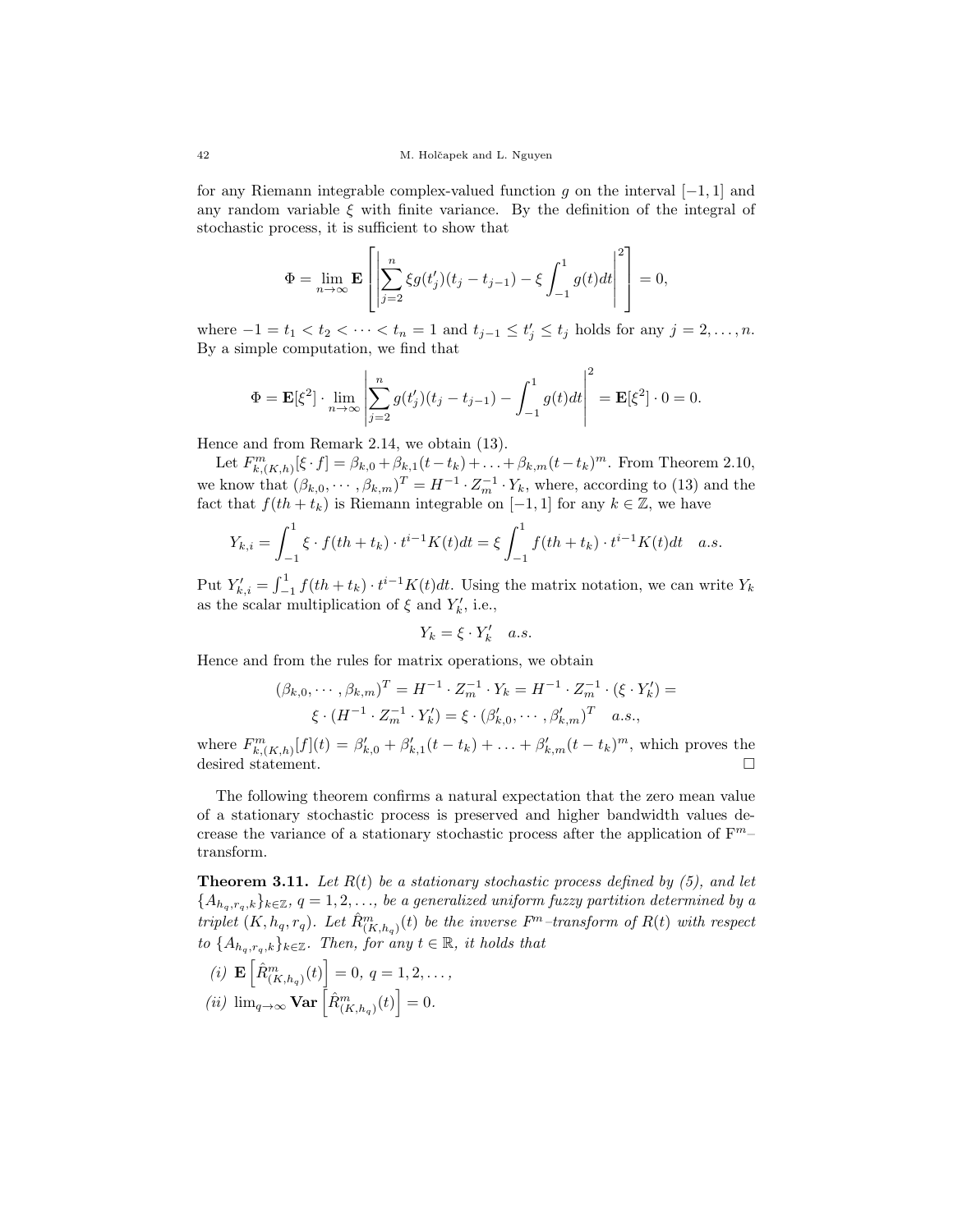*Proof.* (i) Since  $p(\varphi_j, t)$ ,  $j = 1, ..., n$ , is a non-random function, which is complex Riemann integrable on each closed subinterval of the real line, by the linearity of the  $\mathbf{F}^m\text{–transform}$  and Lemma 3.10, we obtain

$$
F_{k,(K,h_q)}^m[R](t) = \sum_{j=1}^n \xi_j F_{k,(K,h_q)}^m[p(\varphi_j,t)](t) \quad a.s.
$$

for any  $k \in \mathbb{Z}$ ,  $q = 1, 2, \ldots$  Hence and from Remark 2.14, we find that

$$
\mathbf{E}\left[F_{k,(K,h_q)}^m[R](t)\right] = \sum_{j=1}^n \mathbf{E}\left[\xi_j\right] F_{k,(K,h_q)}^m[p(\varphi_j,t)](t) = 0,
$$
\n(14)

for any  $t \in \mathbb{R}$ ,  $k \in \mathbb{Z}$  and  $q = 1, 2, \ldots$  Recall that

$$
\hat{R}_{(K,h_q)}^m(t) = \sum_{k \in \mathbb{Z}} F_{k,(K,h_q)}^m[R](t) A_{h_q,r_q,k}(t).
$$

Since the infinite sum in the derivation of the inverse  $F<sup>m</sup>$ -transform has only a finite number of non-zero summands, from (14), we simply obtain

$$
\mathbf{E}\left[\hat{R}_{(K,h_q)}^m(t)\right] = \sum_{k\in\mathbb{Z}} \mathbf{E}\left[F_{k,(K,h_q)}^m[R](t)\right] A_{h_q,r_q,k}(t) = 0,
$$

(ii) Let  $q = 1, 2, \ldots$  For any  $k_1, k_2 \in \mathbb{Z}$ , it follows from Remark 2.14 that

$$
\mathbf{E}\left[F_{k_1,(K,h_q)}^m[R](t) \cdot \overline{F_{k_2,(K,h_q)}^m[R](t)}\right] = \mathbf{E}\left[\sum_{j=1}^n \xi_j F_{k_1,(K,h_q)}^m[p(\varphi_j,t)](t) \cdot \sum_{\ell=1}^n \overline{\xi_\ell F_{k_2,(K,h_q)}^m[p(\varphi_\ell,t)](t)}\right].
$$

By the assumption that  $\xi_1, \ldots, \xi_n$  are pairwise uncorrelated complex-valued random variables with zero mean, we have  $\mathbf{E}[\xi_{\ell}\xi_j] = 0$  for any  $\ell \neq j$ . Therefore, the previous equation becomes

$$
\mathbf{E}\left[F_{k_1,(K,h_q)}^m[R](t) \cdot \overline{F_{k_2,(K,h_q)}^m[R](t)}\right] =
$$
\n
$$
\sum_{j=1}^n \mathbf{E}\left[\xi_j \overline{\xi_j}\right] F_{k_1,(K,h_q)}^m[p(\varphi_j, t)](t) \cdot \overline{F_{k_2,(K,h_q)}^m[p(\varphi_j, t)](t)} =
$$
\n
$$
\sum_{j=1}^n \mathbf{Var}\left[\xi_j\right] F_{k_1,(K,h_q)}^m[p(\varphi_j, t)](t) \cdot \overline{F_{k_2,(K,h_q)}^m[p(\varphi_j, t)](t)}.
$$

Using Theorem 3.2, we obtain that

$$
\lim_{q \to \infty} F_{k_1, (K, h_q)}^m[p(\varphi_j, t)](t) = 0 \text{ and } \lim_{q \to \infty} \overline{F_{k_2, (K, h_q)}^m[p(\varphi_j, t)](t)} = 0
$$

for any  $j = 1, \ldots, n$ . Consequently,

$$
\lim_{q \to \infty} \mathbf{E} \left[ F_{k_1, (K, h_q)}^m[R](t) \cdot \overline{F_{k_2, (K, h_q)}^m[R](t)} \right] = 0,
$$
\n(15)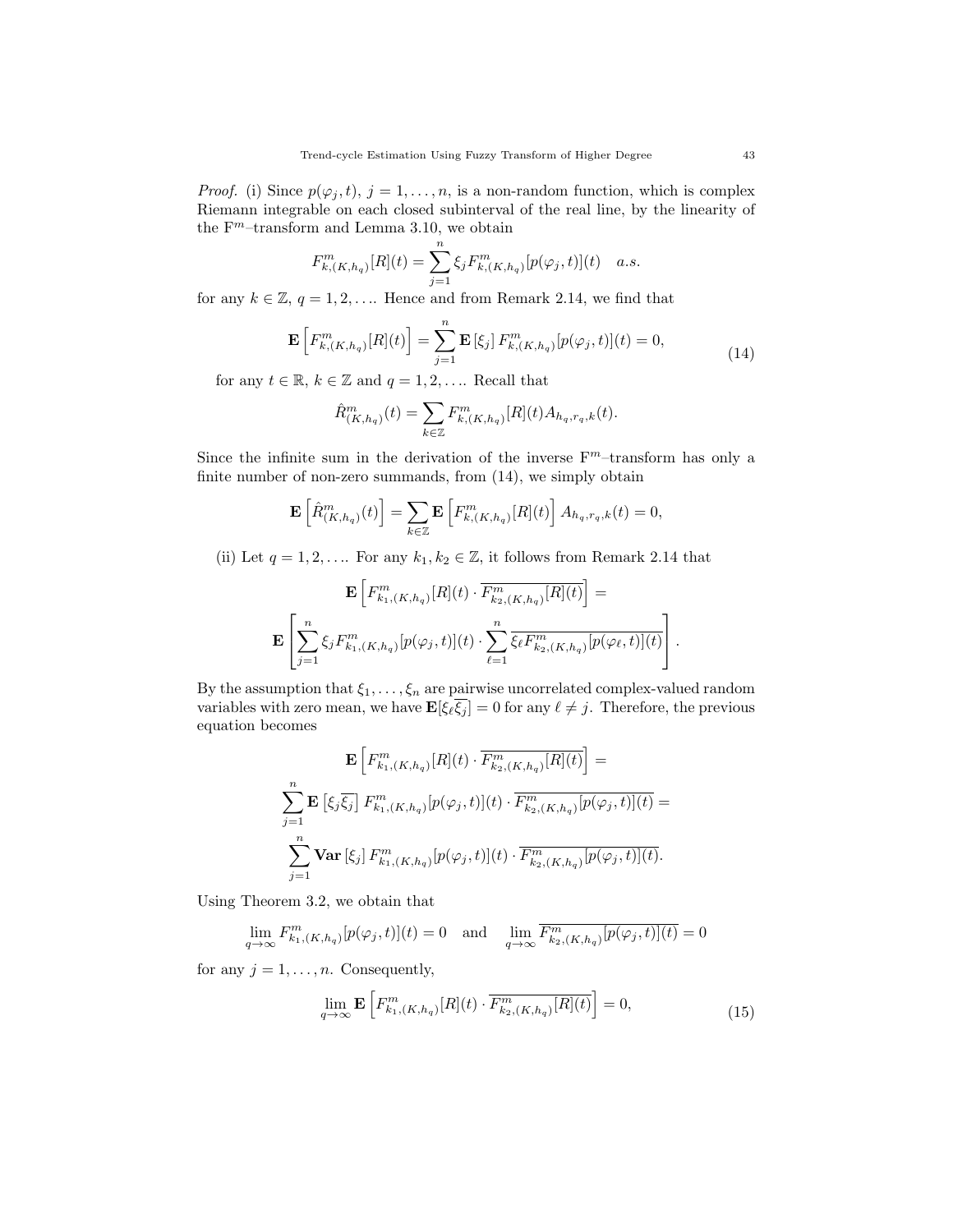for any  $k_1, k_2 \in \mathbb{Z}$ . Then, it holds that

$$
\mathbf{Var}\left[\hat{R}_{(K,h_q)}^m(t)\right] = \mathbf{E}\left[\hat{R}_{(K,h_q)}^m(t) \cdot \overline{\hat{R}_{(K,h_q)}^m(t)}\right] =
$$

$$
\mathbf{E}\left[\sum_{k \in \mathbb{Z}} F_{k,(K,h_q)}^m[R](t) A_{h_q,r_q,k}(t) \cdot \sum_{\ell \in \mathbb{Z}} \overline{F_{\ell,(K,h_q)}^m[R](t)} A_{h_q,r_q,\ell}(t)\right] =
$$

$$
\sum_{k,\ell \in \mathbb{Z}} \mathbf{E}\left[F_{k,(K,h_q)}^m[R](t) \cdot \overline{F_{\ell,(K,h_q)}^m[R](t)}\right] A_{h_q,r_q,k}(t) A_{h_q,r_q,\ell}(t).
$$

Again only a finite number of summands in the infinite sums is applied to derive the variance of  $\hat{R}^m_{(K,h_q)}(t)$ ; therefore, the statement (ii) is a simple consequence of  $(15).$ 

A counterpart of Theorem 3.7 for the random component  $R(t)$  is the following corollary showing that  $R(t)$  can be removed by the application of the  $F<sup>m</sup>$ -transform, of course, with an appropriate choice of the bandwidth.

**Corollary 3.12.** Let the assumptions of Theorem 3.11 be satisfied. Let  $\hat{R}_{(K,h_q)}^m(t)$ ,  $q = 1, 2, \ldots$ , be the inverse  $F<sup>m</sup>$ -transforms of  $R(t)$  with respect to  $\{A_{h_q,r_q,k}\}_{k \in \mathbb{Z}}$ . Then,

$$
\lim_{q \to \infty} \hat{R}_{(K,h_q)}^m(t) = 0.
$$
\n(16)

Proof. From (ii) of Theorem 3.11 , it holds that

$$
\lim_{q \to \infty} \mathbf{E}\left[\left|\hat{R}_{(K,h_q)}^m(t) - 0\right|^2\right] = \lim_{q \to \infty} \mathbf{Var}\left[\hat{R}_{(K,h_q)}^m(t)\right] = 0,
$$

which proves the statement (16).

A counterpart of Theorem 3.8 for the random component  $R(t)$  is the following statement demonstrating the influence of the differentiability of generating functions on the rate of convergence of the  $F<sup>m</sup>$ -transform of  $R(t)$ .

**Theorem 3.13.** Let  $R(t)$  be a stationary stochastic process defined by (5), and let  ${A_{h_q,r_q,k}}_{k\in\mathbb{Z}}$ ,  $q=1,2,\ldots$ , be a generalized uniform fuzzy partition determined by a triplet  $(K, r_q, h_q)$  such that  $K \in C^M(\mathbb{R}) \cap C^{*N}([-1, 1])$  and put  $L = \min(N, M + 2)$ . Let  $\hat{R}_{(K,h_q)}^m(t)$  be the inverse  $F^m$ -transform of  $R(t)$  with respect to  $\{A_{h_q,r_q,k}\}_{k\in\mathbb{Z}}$ . Then, for any  $t \in \mathbb{R}$ , it holds that

$$
\hat{R}_{(K,h_q)}^m(t) = \mathcal{O}_p\left(h_q^{-L}\right).
$$

*Proof.* Let  $q = 1, 2, \ldots$  We have to prove that, for any  $\varepsilon > 0$ , there exist  $M > 0$ and  $q_0$  such that

$$
P\left(\left|\frac{\hat{R}_{(K,h_q)}^m(t)}{h_q^{-L}}\right|>M\right)<\varepsilon
$$

for  $q > q_0$ . From Markov's inequality, we know that

$$
P\left(\left|\frac{\hat{R}_{(K,h_q)}^m(t)}{h_q^{-L}}\right|>M\right)\leq \frac{\mathbf{E}\left[\left|\hat{R}_{(K,h_q)}^m(t)\right|\right]}{Mh_q^{-L}}.
$$

$$
\Box
$$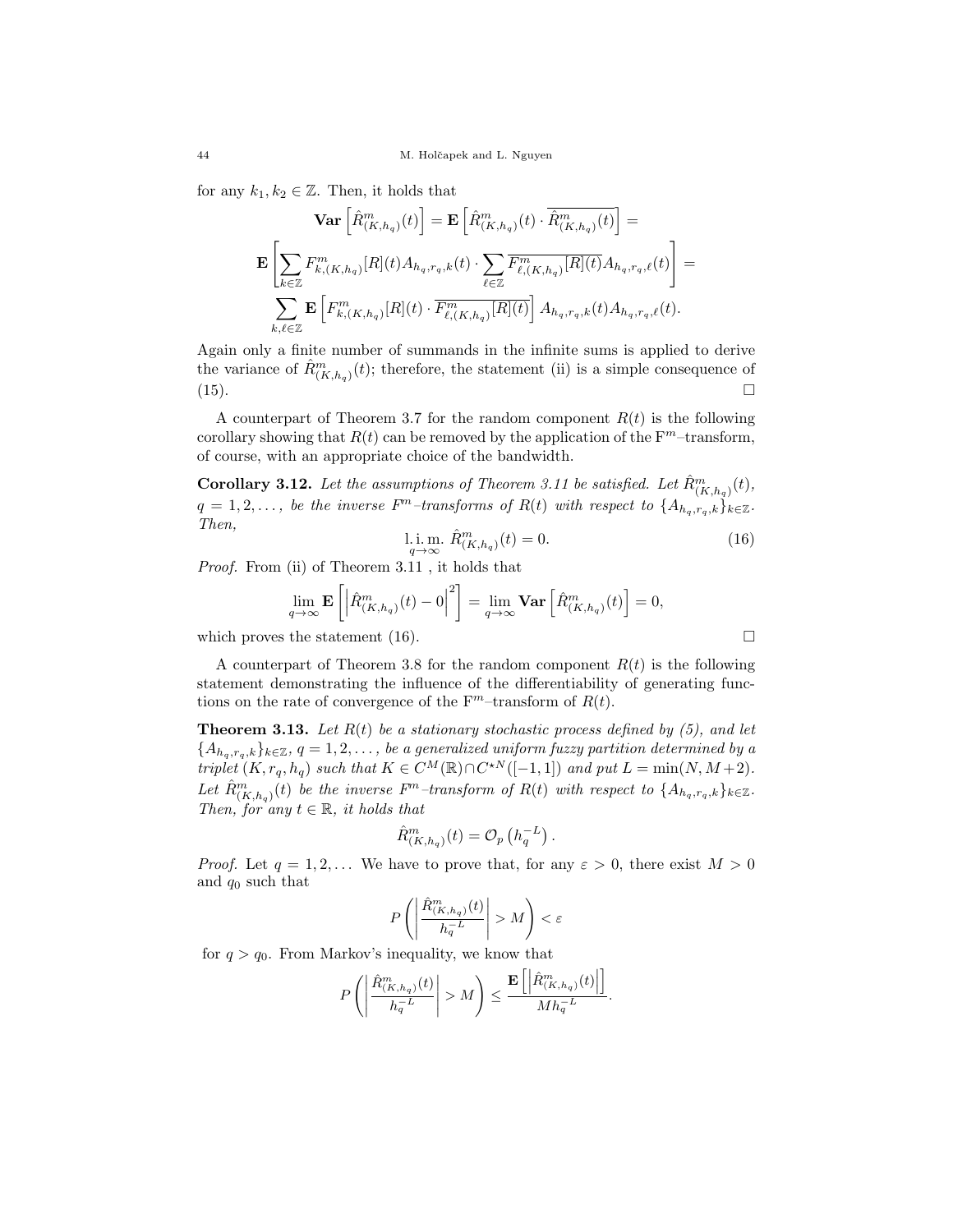Similarly to the proof of Theorem 3.11, from Remark 2.14, one can find that

$$
\mathbf{E}\left[\left|\hat{R}_{(K,h_q)}^m(t)\right|\right] \leq \sum_{k\in\mathbb{Z}}\sum_{j=1}^n\mathbf{E}\left[|\xi_j|\right]|F_{k,(K,h_q)}^m[p(\varphi_j,t)](t)|A_{h_q,r_q,k}(t).
$$

Similarly to the proof of Theorem 3.8 with help of Theorem 3.3, there exists  $C > 0$ and  $q_0$  such that

$$
\mathbf{E}\left[\left|\hat{R}_{(K,h_q)}^m(t)\right|\right] \leq Ch_q^{-L} \sum_{j=1}^n \mathbf{E}\left[\left|\xi_j\right|\right]
$$

for any  $q > q_0$ . By Hölder's inequality, we have  $\mathbf{E}[\xi_j] \leq \mathbf{Var}[\xi_j]^{1/2}$ . From the finiteness of variance of  $\xi_j$  for any  $j = 1, \ldots, n$ , we obtain that  $\sum_{j=1}^{n} \mathbf{E} [|\xi_j|] = D$ ∞. Hence, putting  $C' = 2 \cdot C \cdot D$ , we find that  $\mathbf{E}[\hat{R}_{(K,h_q)}^m(t)] < C'h_q^{-L}$  holds for any  $q > q_0$ .

Let  $\varepsilon > 0$ . Put  $M = \frac{C'}{\varepsilon}$  $\frac{1}{\varepsilon}$  and consider  $q_0$ . Then

$$
P\left(\left|\frac{\hat{R}_{(K,h_q)}^m(t)}{h_q^{-L}}\right| > M\right) \le \frac{\mathbf{E}\left[\left|\hat{R}_{(K,h_q)}^m(t)\right|\right]}{Mh_q^{-L}} < \frac{C'h_q^{-L}}{Mh_q^{-L}} = \varepsilon
$$

holds for any  $q > q_0$ . Hence, we obtain the desired statement.

In a similar way, one could reformulate Corollary 3.9 for the random component  $\hat{R}_{(K,h_q)}^m$ .

3.4. Estimation of the Trend-cycle Using  $\mathbf{F}^m$ -transform. In this subsection, we provide two theorems showing that the  $F<sup>m</sup>$ -transform technique can successfully estimate the trend-cycle of a time series under assumptions on the smoothness of its course.

**Theorem 3.14.** Let  $X(t)$  be a times series that can be additively decomposed into a trend-cycle  $TC$ , a seasonal component S and a random noise R, i.e.,

$$
X(t) = TC(t) + S(t) + R(t), \quad t \in \mathbb{R},
$$

where the assumptions on TC, S and R are given in Subsection 3.1. Let  $\{A_{h,r,k}\}_{k\in\mathbb{Z}}$ be a generalized uniform fuzzy partition determined by a triplet  $(K, r, h)$ , and let  $\hat{X}^m(t)$ ,  $\hat{S}^m(t)$  and  $\hat{R}^m(t)$  denote the respective inverse  $F^m$ -transforms of TC, S and R with respect to  $\{A_{h,r,k}\}_{k\in\mathbb{Z}}$ . Then, for any  $t \in \mathbb{R}$ , it holds that

$$
\left| \hat{X}^m(t) - TC(t) \right| \le (m+1) \|Z_m^{-1}\| \cdot \theta(m, K) \cdot \omega(TC, 2h) + |\hat{S}^m(t)| + |\hat{R}^m(t)| \quad a.s.,
$$

where  $Z_m$  and  $\theta(m, K)$  have the same meaning as in Theorem 2.11.

*Proof.* Let  $t \in \mathbb{R}$ . By the linearity of the inverse  $F<sup>m</sup>$ -transform, we obtain

$$
\hat{X}^m(t) = \widehat{TC}^m(t) + \hat{S}^m(t) + \hat{R}^m(t) \quad a.s.
$$

It follows that

$$
\left|\hat{X}^m(t) - \widehat{TC}^m(t)\right| \le \left|\hat{S}^m(t)\right| + \left|\hat{R}^m(t)\right| \quad a.s.
$$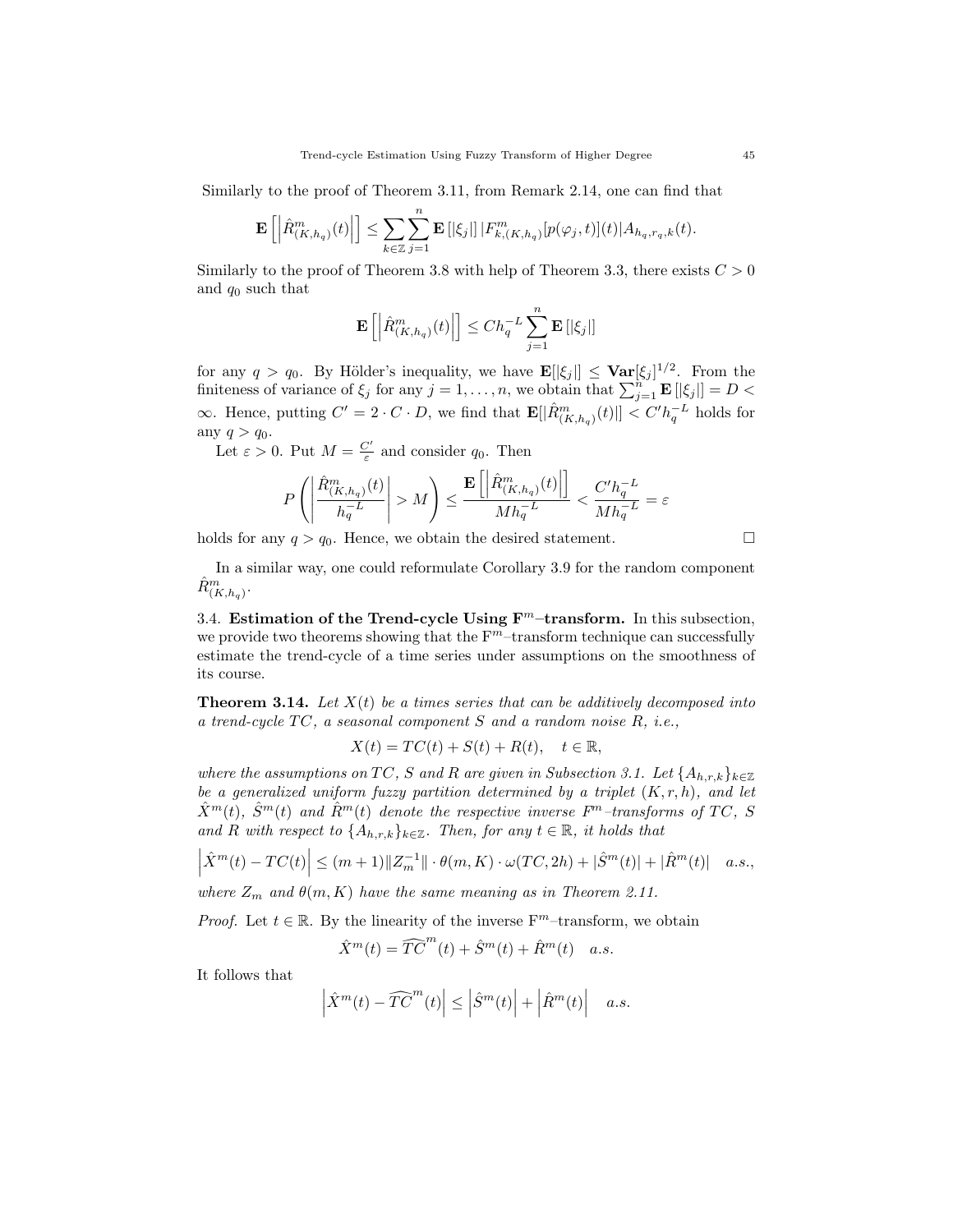Moreover, by Theorem 2.11, we have

$$
\widehat{TC}^m(t) - TC(t) \Big| \le (m+1) \|C^{-1}\| \cdot \theta(m, K) \cdot \omega(TC, 2h).
$$

From the previous two inequalities, we obtain

$$
\left| \hat{X}^m(t) - TC(t) \right| \le \left| \hat{X}^m(t) - \widehat{TC}^m(t) \right| + \left| \widehat{TC}^m(t) - TC(t) \right| \le
$$
  

$$
\left| \hat{S}^m(t) \right| + \left| \hat{R}^m(t) \right| + (m+1) \| C^{-1} \| \cdot \theta(m, K) \cdot \omega(TC, 2h) \quad a.s.
$$

and the proof is finished.  $\Box$ 

 $\overline{\phantom{a}}$  $\overline{\phantom{a}}$  $\overline{\phantom{a}}$ 

From Theorem 3.7 and Corollary 3.12, one can see that  $|\hat{S}^m(t)|$  as well as  $|\hat{R}^m(t)|$ converge to zero for an increasing bandwidth h, where the convergence for  $\hat{R}^m(t)$ is in mean square.<sup>4</sup> Therefore, if we assume that the trend-cycle  $TC$  is a smooth function with the modulus of continuity  $\omega(TC, 2h)$  that remains very small even for a large bandwidth h, the inverse  $F<sup>m</sup>$ -transform of  $X(t)$ , i.e.,  $\hat{X}<sup>m</sup>(t)$ , can very well estimate the trend-cycle  $TC(t)$ .

The following theorem is a consequence of the previous theorem and Theorems 3.8 and 3.13 and provides the information about the stochastic boundedness of the difference between the trend-cycle and the inverse  $F<sup>m</sup>$  transform of  $X(t)$ .

**Theorem 3.15.** Let  $X(t)$  be a times series that is specified in Theorem 3.14. Let  ${A_{h_a,r_a,k}}_{k\in\mathbb{Z}}, q=1,2,\ldots$ , be a generalized uniform fuzzy partition determined by a triplet  $(K, h_q, r_q)$  such that  $K \in C^M(\mathbb{R}) \cap C^{*N}([-1, 1])$  and put  $L = \min(N, M + q)$ 2). Let  $\hat{X}_{(K,h_q)}^m(t)$  denote the inverse  $F^m$ -transform with respect to  $\{A_{h_q,r_q,k}\}_{k\in\mathbb{Z}}$ . Then, for any  $t \in \mathbb{R}$ , it holds that

$$
TC(t) = \hat{X}_{(K,h_q)}^m(t) + \mathcal{O}_p\left(\omega(TC, 2h_q) + h_q^{-L}\right).
$$

*Proof.* Let  $t \in \mathbb{R}$ . To show that

$$
TC(t) - \hat{X}_{(K,h_q)}^m(t) = \mathcal{O}_p\left(\omega(TC, 2h_q) + h_q^{-L}\right),
$$

we need to prove that for any  $0 < \varepsilon \leq 1$ , there exist  $M > 0$  and  $q_0$  such that

$$
P\left(\left|TC(t) - \hat{X}_{(K,h_q)}^m(t)\right| \le M \left|\omega(TC, 2h_q) + h_q^{-L}\right|\right) \ge 1 - \varepsilon
$$

holds for any  $q > q_0$ .<sup>5</sup> Let  $\hat{S}_{(K,h_q)}^m(t)$  and  $\hat{R}_{(K,h_q)}^m(t)$  be inverse F<sup>m</sup>-transform of S and R with respect to the fuzzy partition  $\{A_{h_q,r_q,k}\}_{k\in\mathbb{Z}}$ , respectively. From Theorems 3.8, there exist  $M_1 > 0$  and  $q_1$  such that

$$
\left| \hat{S}^m_{(K,h_q)}(t) \right| \le M_1 \cdot h_q^{-L}
$$

for any  $q > q_1$ . Moreover, from Theorem 3.13, for any  $\varepsilon > 0$ , there exist  $M_2 > 0$ and  $q_2$  such that

$$
P\left(\left|\hat{R}_{(K,h_q)}^m(t)\right| \le M_2 \cdot h_q^{-L}\right) \ge 1-\varepsilon.
$$

<sup>&</sup>lt;sup>4</sup>By Markov's inequality, we obtain that  $|\hat{R}^m(t)|$  goes to zero as  $h \to \infty$  also in probability.

<sup>&</sup>lt;sup>5</sup>Against the original definition of stochastic boundedness, we consider here the definition based on the opposite event.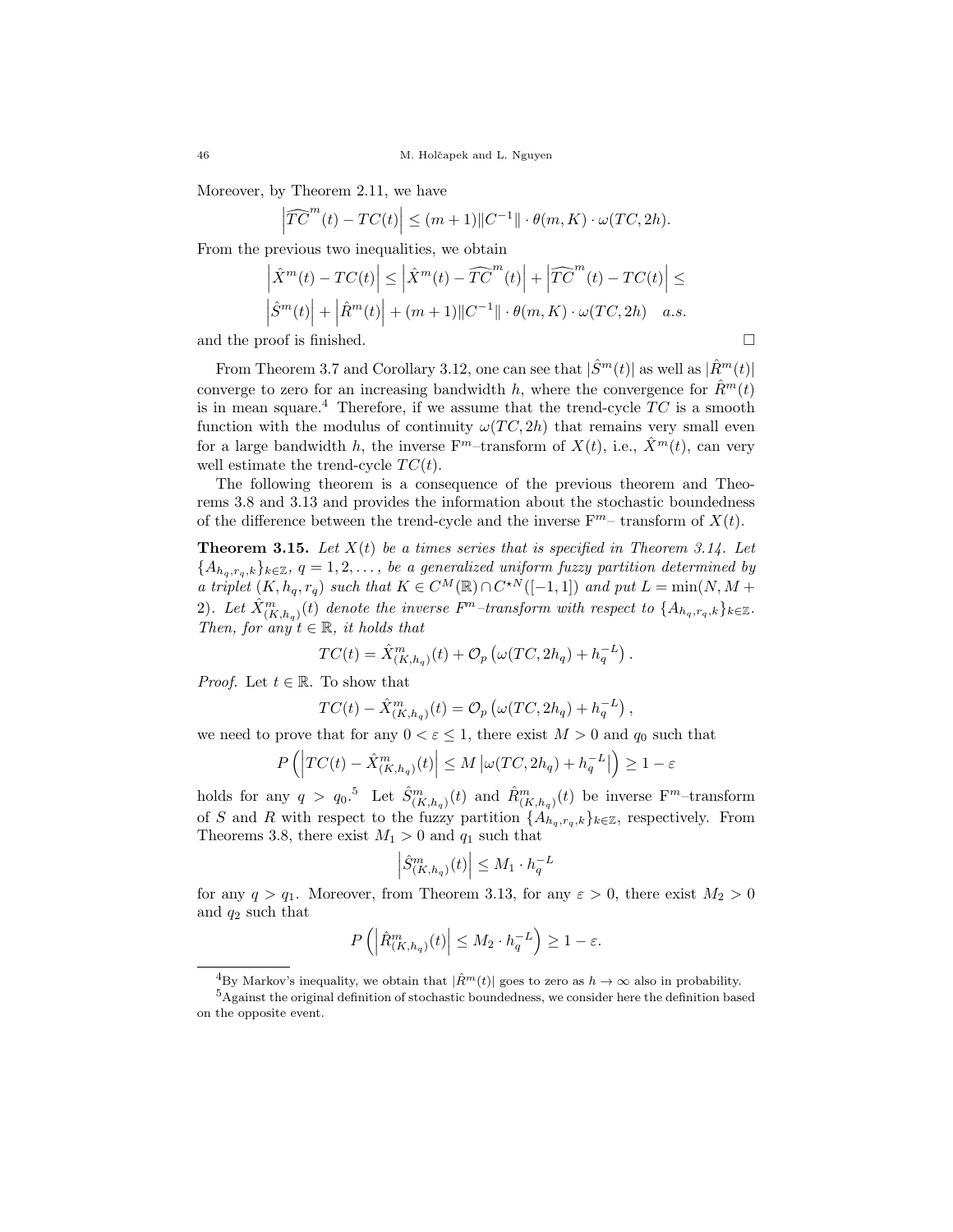Let  $M = \max\{(m+1)\|Z_m^{-1}\| \cdot \theta(m, K), 2M_1, 2M_2\}$  and  $q_0 = \max\{q_1, q_2\}$ . Put

$$
A_q = (m+1) \|Z_m^{-1}\| \cdot \theta(m, K) \cdot \omega(TC, 2h_q) + \left| \hat{S}_{(K, h_q)}^m(t) \right| + \left| \hat{R}_{(K, h_q)}^m(t) \right|,
$$
  

$$
B_q = \omega(TC, 2h_q) + h_q^{-L}.
$$

Note that  $A_q = |A_q|$  for any  $q = 1, 2, \ldots$  Then

$$
P(A_q \le M \cdot |B_q|) \ge P\left(\left|\hat{R}_{(K,h_q)}^m(t)\right| \le M_2 \cdot h_q^{-L}\right) \ge 1 - \varepsilon
$$

for any  $q > q_0$ . From Theorem 3.14, we have

$$
\left| TC(t) - \hat{X}_{(K,h_q)}^m(t) \right| \le A_q \quad a.s.
$$

Hence and from  $P(A_q \leq M \cdot |\omega(TC, 2h_q) + h_q^{-L}|) \geq 1 - \varepsilon$  for any  $q > q_0$ , we find that

$$
P\left(\left|TC(t) - \hat{X}_{(K,h_q)}^m(t)\right| \le M \cdot |B_q|\right) \ge 1 - \varepsilon
$$

for any  $q > q_0$ , and the proof is finished.

In a similar way, one could reformulate the previous statement for the special cases of generalized uniform fuzzy partitions – only the rate of convergence  $h^{-L}$ has to be changed appropriately.

From the previous theorems, one can see that the quality of the estimation of a trend-cycle by the  $F<sup>m</sup>$ -transform depends on the smoothness of the trendcycle and the size of frequencies presented in the seasonal and random components. Therefore, a natural question arises how to set the optimal bandwidth value to achieve an efficient estimation of a trend-cycle using the  $F<sup>m</sup>$ -transform technique. Based on experimental results, a reasonable setting of the bandwidth value seems to be

$$
h \geq \max \{ T_j \mid j = 1, \ldots, s \},
$$

where  $T_j$ ,  $j = 1, \ldots, s$ , is one of the most significant periods in the time series detected with the help of periodogram.

#### 4. Illustrative Examples

In this section, we demonstrate how the  $F<sup>m</sup>$ -transform technique suppresses the high frequencies in time series and, consequently, provides an estimation of their trend-cycles. Moreover, we compare the results of the  $F<sup>m</sup>$ -transform with results provided by classical methods used for the estimation of the trend-cycle. For this task, we choose two non-parametric methods: Seasonal Trend decomposition using Loess (STL) (see [2]) and Singular Spectrum Analysis (SSA) (see [3]). We also used the Butterworth low-pass filter, but the results were significantly worse in comparison with the three methods mentioned; therefore, we do not include this standard method in our analysis. We consider two types of data: artificial time series whose structure is exactly known and real time series taken from a free web database whose trend-cycles are unknown.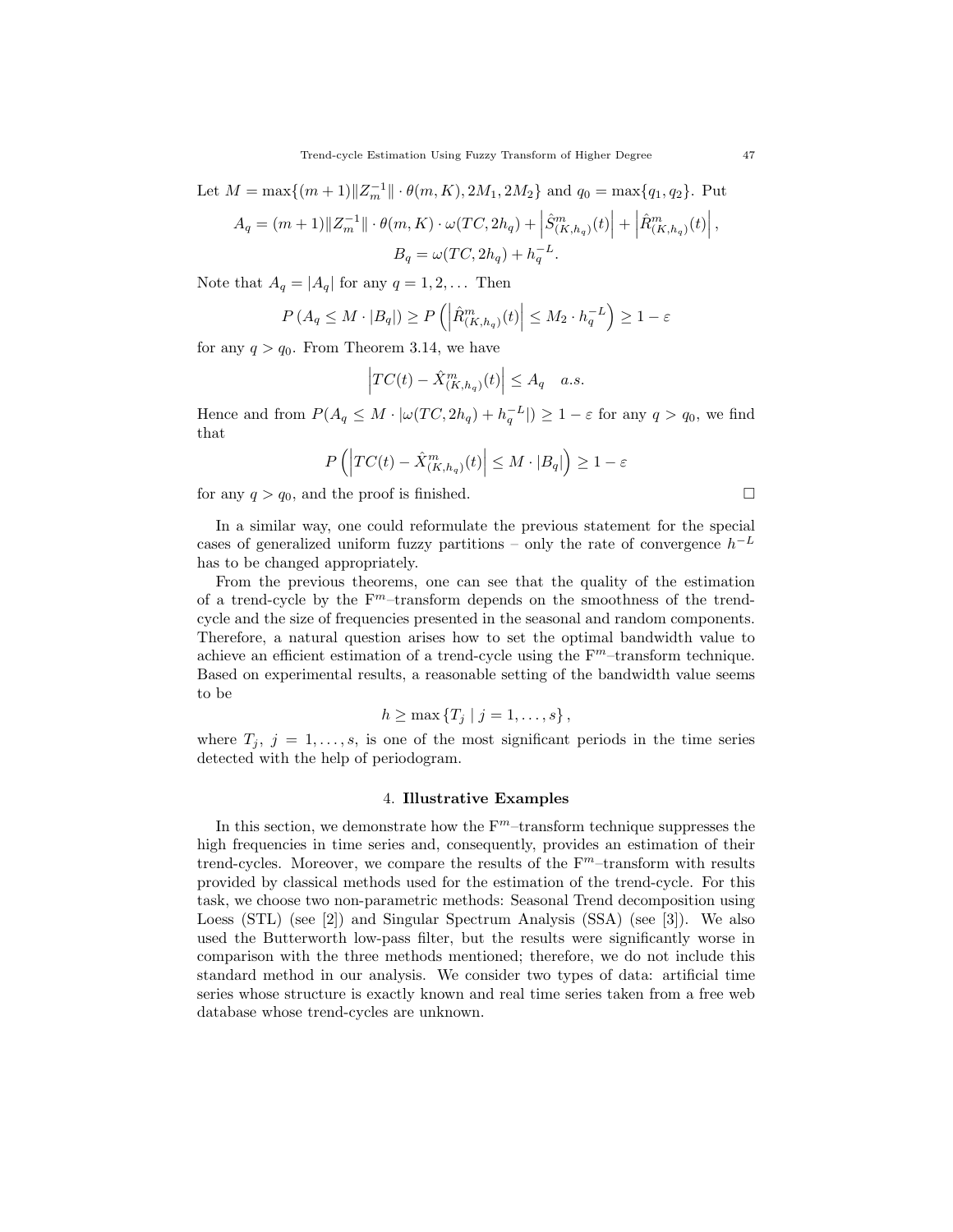48 M. Holˇcapek and L. Nguyen



Figure 1. Estimations of the Known Trend-cycle (Black Line) Using the F<sup>2</sup> -transform with Respect to the Triangle (Dotted Red Line), Raised Cosine (Grey Line) and B-spline of Degree 3 (Dashed Green Line) Generalized Uniform Fuzzy Partition

In the following, for the sake of simplicity, fuzzy partitions that are used for computation are specified in such a way that their shift is the half of the corresponding bandwidth, i.e.,  $r = h/2$ ; hence, we omit the shift value in the next text.

**Example 4.1.** Let the time series  $X(t)$  be generated by the following formula

$$
X(t) = 0.008(t - 30)^{2} + 5\sin(0.63t + 1.5) + 5\sin(1.26t + 0.35)
$$
  
+15 sin(2.7t + 1.12) + 7 cos(0.41t + 0.79) + R(t)

on the set of integers  $\{0, 1, \ldots, 100\}$ . The trend-cycle is modelled by the nonperiodic function, namely,  $TC(t) = 0.008(t - 30)^2$ , and the noise  $R(t)$  is white noise with  $R(t) \sim \mathcal{N}(0, 1)$ . The remaining functions (waves) model the seasonal component  $S(t)$ . One can see that the longest period that appears in the seasonal component is  $T = 15.3$  and corresponds to the lowest frequency  $\omega = 0.41$ . By (3.4), we choose  $h = 16 > 15.3$ . Further, we assume that the identical bandwidth is used for the triangle, raised cosine and B-spline generalized uniform fuzzy partitions of degree 3. Figure 1 depicts the estimations of the trend-cycle using the  $F^2$ –transform with respect to all the previously mentioned fuzzy partitions. From these estimations of the trend-cycle, one can see that the B-spline generalized uniform fuzzy partition provides the worst result (dashed green line). A significant improvement of the trend-cycle estimation for the B-spline generalized uniform fuzzy partition can be attained by a small enlargement of the bandwidth value to  $h = 22$ . In this case, the estimation is nearly identical to the original trend-cycle, as shown in Figure 2 together with two estimations provided by the SSA and STL methods. A comparison of all the estimations by means of RSME is depicted in Table 1.

From the previous example, one can see that the higher degree fuzzy transform technique is superior to the classical methods in the estimation of the trend-cycle of a time series. Moreover, a greater value of bandwidth had to be used in the case of the B-spline generalized uniform fuzzy partition of the degree 3 to improve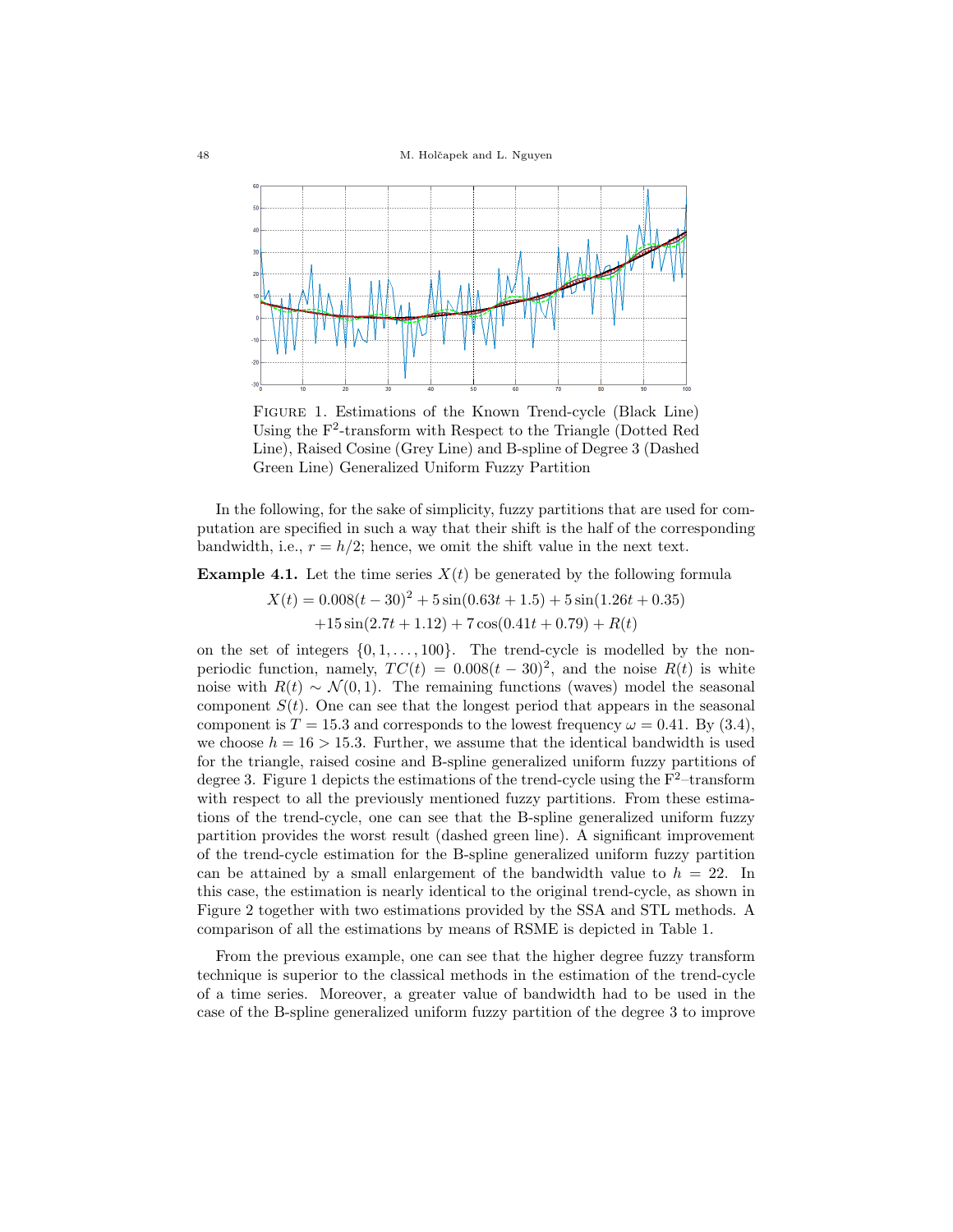

Figure 2. Estimations of the Known Trend-cycle (Black Line) Using the  $F^2$ -transform with Respect to the B-spline Generalized Uniform Fuzzy Partition of Degree 3 (Dashed Green Line), SSA (Dotted Red Line) and STL (Grey Line)

|  | Method $ F_{tr,h=16}^2 F_{rc,h=16}^2 F_{bs,h=16}^2 F_{bs,h=22}^2 SSA$   STL                    |  |  |
|--|------------------------------------------------------------------------------------------------|--|--|
|  | RMSE $\vert$ 0.4100 $\vert$ 0.9822 $\vert$ 2.0001 $\vert$ 0.2830 $\vert$ 1.9766 $\vert$ 0.5605 |  |  |

Table 1. RMSE Errors of Trend-cycle Estimations

the trend-cycle estimation. However, this correction seems to be natural, since the F <sup>m</sup>–transform with respect to B-spline generalized uniform fuzzy partitions of the degree n,  $(n > 1)$  has very good approximation ability as demonstrated in [10]. Hence, a successful application of result (ii) of Corollary 3.9 is clearly attained by enlarging the bandwidth value for B-spline generalized uniform fuzzy partitions of the degree n,  $(n > 1)$  against the adjusted bandwidth value for the triangle and raised cosine fuzzy partitions. A comparison of the quality of trend-cycle estimation by the  $F<sup>m</sup>$ -transform with respect to the considered fuzzy partitions on different bandwidths is shown in Figure 3.

In the following example, we assume that the trend-cycle is a periodic function.

**Example 4.2.** Let time series  $X(t)$  be determined by formula:

$$
X(t) = 20\sin(0.063t) + 5\sin(0.63t + 1.5) + 5\sin(1.26t + 0.35)
$$

$$
+15\sin(2.7t + 1.12) + 7\cos(0.41t + 0.79) + R(t),
$$

where the only difference from the time series in Example 4.1 is the modelling of the trend-cycle, which is now the periodic function  $TC(t) = 20 \sin(0.063t)$ . A demonstration of the results obtained under the same parameters as in Example 4.1 is depicted in Figures 4 and 5, where we omit the estimation for the B-spline generalized uniform fuzzy partition with respect to  $h = 16$  because of the result against  $h = 22$ . A comparison with the help of RMSE is provided in Table 2.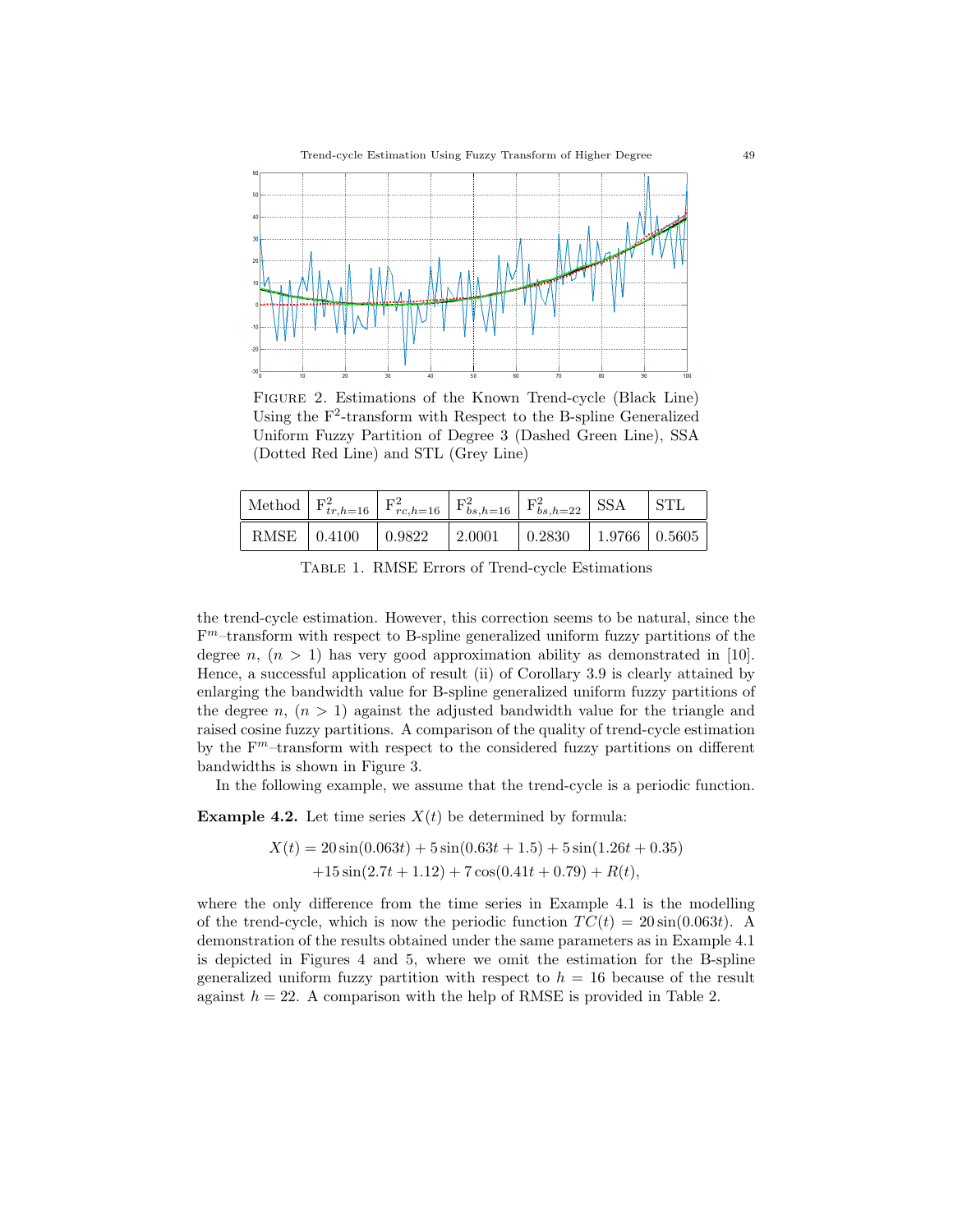50 M. Holˇcapek and L. Nguyen



FIGURE 3. Errors of Trend-cycle Estimation Using the  $F^2$ transform with Respect to the Triangle (White Columns), Raised Cosine (Green Columns) and B-spline of Degree 3 (Red Columns) Generalized Uniform Fuzzy Partitions with Differences Setting of the Bandwidth h



Figure 4. Estimations of the Known Trend-cycle (Black Line) Using the  $F^2$ -transform with Respect to the Triangle (Dotted Red Line), Raised Cosine (Grey Line) and B-spline of Degree 3 (Dashed Green Line) Generalized Uniform Fuzzy Partition

|  | Method $F_{tr,h=16}^2$ $F_{rc,h=16}^2$ $F_{bs,h=22}^2$ SSA |  | ∣ STL |
|--|------------------------------------------------------------|--|-------|
|  | RMSE   1.0416   1.3586   0.9771   1.1005   1.3934          |  |       |

Table 2. RMSE Errors of Trend-cycle Estimations

An analysis of the results in the previous example shows that the  $F<sup>m</sup>$ -transform is really a favorable technique for trend-cycle estimation that can defeat the standard methods including the SSA and STL method. It should be noted that one can completely reduce the estimation error by an appropriate enlargement of the bandwidth.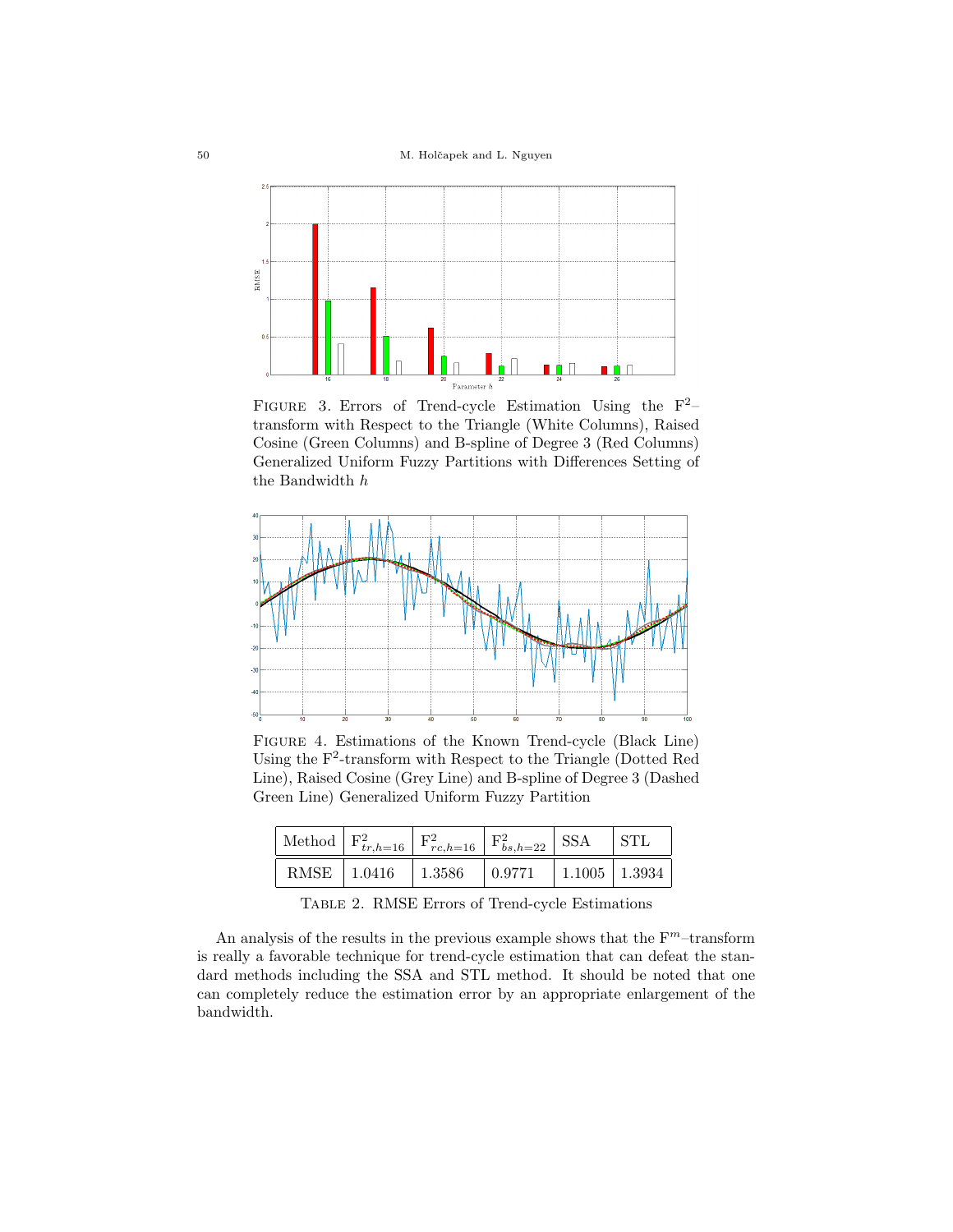

Figure 5. Estimations of the Known Trend-cycle (Black Line) Using the SSA (Dotted Red Line) and STL (Green Line) Methods

The final example shows the application of the  $F<sup>m</sup>$ -transform technique on the estimation of the trend-cycle from two real time series.

### **Example 4.3.** We choose two time series:  $6$

(a) monthly Number of Slaughtered Pigs in Victoria (1981-Jul to 1994-Jun),

(b) monthly Lake Erie Levels (1956-Jan to 1968-Dec).

Both seem to have a clear trend-cycle. Nevertheless, the exact trend-cycle is unknown, which suggests that an objective assessment of the quality of the trend-cycle estimations is necessary. Therefore, we leave to the reader the task of assessing the quality of estimation by the  $F<sup>m</sup>$ -transform compared to the other methods.

For (a), the trend-cycle is estimated using the  $F^2$ – and  $F^3$ –transforms with respect to the triangle generalized uniform fuzzy partition with the bandwidth  $h = 14$ . The results, including those for the SSA and STL methods, are depicted in Figure 6.

For (b), in addition to the SSA and STL methods, the trend-cycle is estimated by the  $F^2$ -transform with respect to all three types of generalized uniform fuzzy partitions: triangle and raised cosine with the same bandwidth  $h = 14$ , and the B-spline of degree 3 with the bandwidth  $h = 18$ . All the estimations are depicted in Figure 7.

The results in all three examples clearly support the application of higher degree fuzzy transform techniques for the estimation of the trend-cycle of a time series. The comparisons in Tables 1 and 2 shows that the  $F<sup>m</sup>$ -transform technique is a serious alternative to the methods commonly used in time series analysis. Note that even better results could be attained by the  $F<sup>m</sup>$ -transform technique after a deeper analysis of the optimal setting of the bandwidth. This task, however, has been left to future research.

 $6$ Website http://www.comp – engine.org/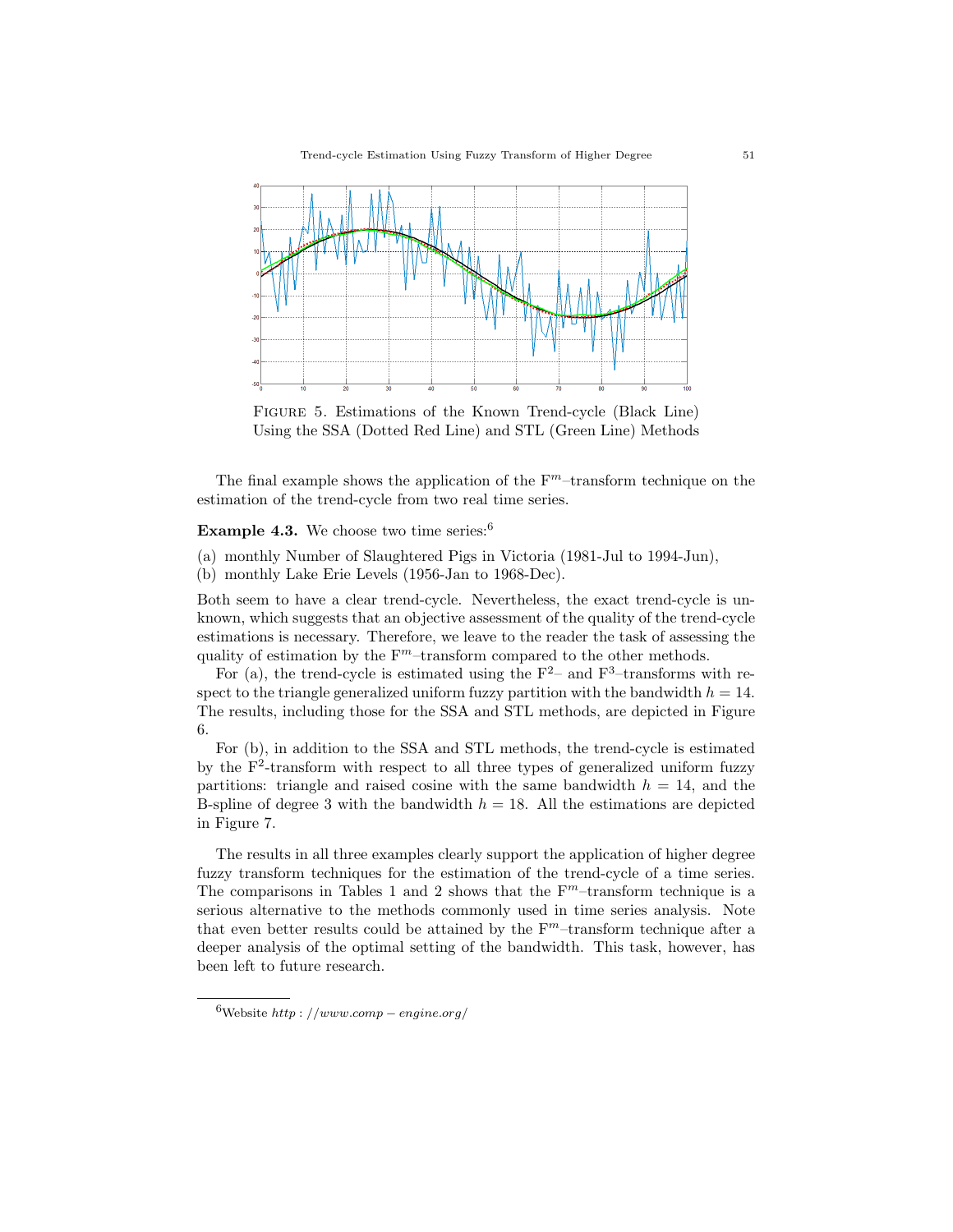

Figure 6. Estimations of the Unknown Trend-cycle Using the F<sup>2</sup>-transform (Red Line), F<sup>3</sup>-transform (Grey Line), SSA Method (Dash-dot Green Line), and STL Method (Dashed Black Line)



Figure 7. Estimations of the Unknown Trend-cycle Using the F 2 -transform with Respect to Triangle (Dotted Red Line), Raised Cosine (Grey Line) and B-spline (Blue Line) Generalized Uniform Fuzzy Partition, Respectively. The Estimation Using SSA Method (Dash-Dot Green Line), and STL Method (Dashed Black Line)

## 5. Conclusions

In this paper, we proved that the high frequencies in time series present in the seasonal and random components can be successfully suppressed by the setting of parameters of the higher degree F–transform. We showed that the bandwidth and the choice of the generating function with respect to its differentiability are the most important parameters in this task. As a consequence of high frequency suppression by the  $F<sup>m</sup>$ -transform we provided a theoretical justification of trend-cycle estimation using this technique. We illustrated trend-cycle estimation by the  $F<sup>m</sup>$ transform based on two artificial and two real time series including a comparison with the standard non-parametric methods, namely, Seasonal Trend decomposition using Loess (STL) and Singular Spectrum Analysis (SSA). The practical comparison with the standard methods strengthened our opinion that the  $\mathbf{F}^m$ –transform technique is a suitable tool for time series analysis.

Acknowledgements. We wish to thank the editor and anonymous reviewers for their constructive comments.

This work was supported by the project LQ1602 IT4Innovations excellence in science. The additional support was also provided by the Czech Science Foundation through the project of No.16-09541S.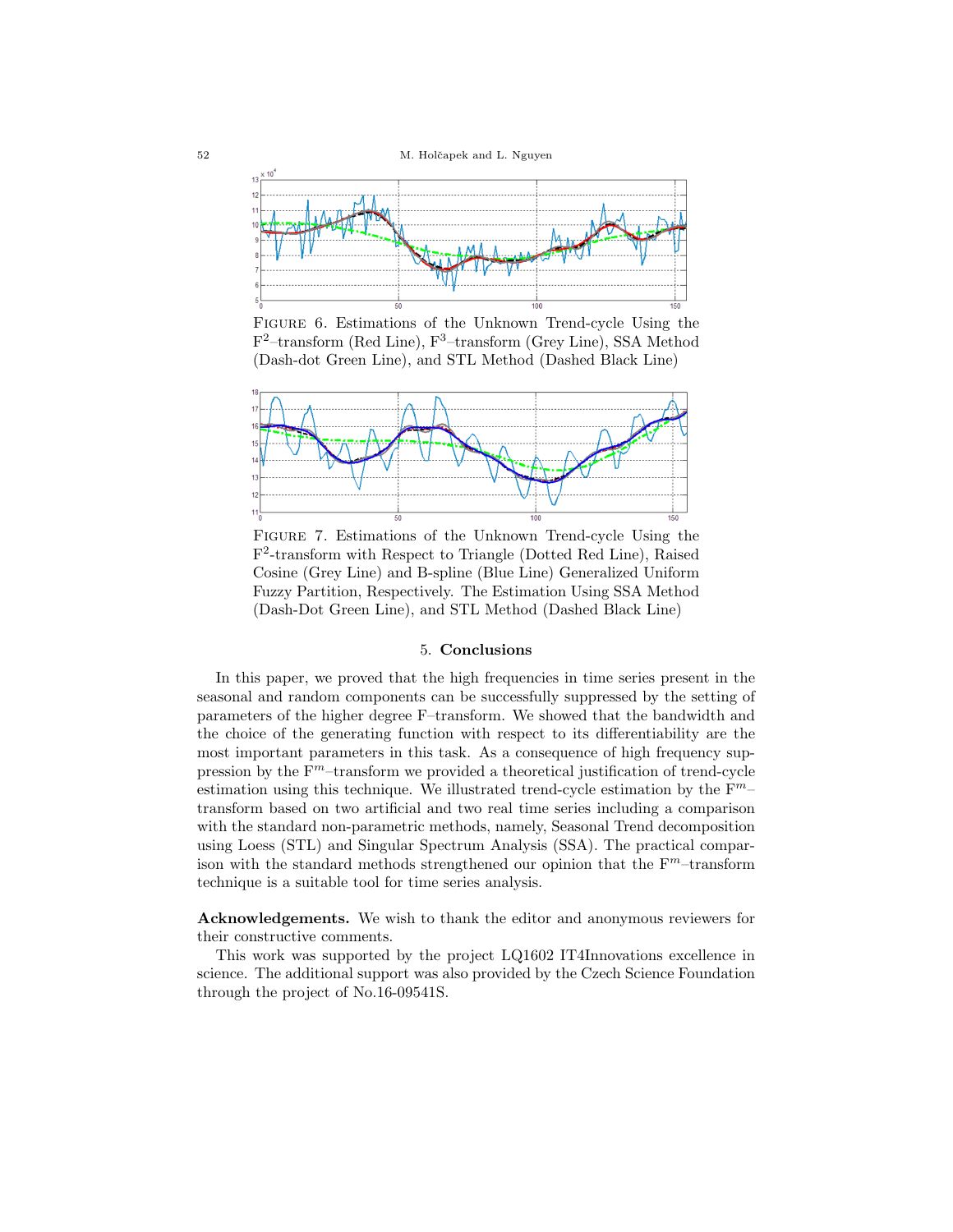#### **REFERENCES**

- [1] T. Alexandrov, S. Bianconcini, E. B. Dagum, P. Maass and T. McElroy, A review of some modern approaches to the problem of trend extraction, In Research Report Series, Statistics 2008-3, U.S. Census Bureau, Washington, 2009.
- [2] S. Cleveland and S. Devlin, Locally-weighted regression: an approach to regression analysis by local fitting, J. Am. Stat., Assoc. 83 (1988), 596–610.
- [3] N. Golyandina and A. Zhigljavsky, Singular spectrum analysis for time series, Briefs in Statistics, Springer, Berlin, 2013.
- [4] M. Holčapek and L. Nguyen, Suppression of high frequencies in time series using fuzzy transform of higher degree, Information Processing and Management of Uncertainty in Knowledge-Based Systems: 16th International Conference, IPMU 2016, Eindhoven, The Netherlands, Springer, (2016), 705–716.
- [5] M. Holčapek, V. Novák and I. Perfilieva, Noise reduction in time series using F-transform, In: Proc. IEEE International Conference on Fuzzy Systems, Hyderabad, (2013), 1–8.
- [6] M. Holčapek, I. Perfilieva, V. Novák and V. Kreinovich, Necessary and sufficient conditions for generalized uniform fuzzy partitions, Fuzzy Sets and Systems, 277 (2015), 97-121.
- [7] M. Holčapek and T. Tichý, A smoothing filter based on fuzzy transform, Fuzzy Sets and Systems, 180 (1) (2011), 69–97.
- [8] A. H. Jazwinski, Stochastic Processes and Filtering Theory, Mineola, NY: Dover Publications, 2007.
- [9] I. Kodorane and S. Asmuss, On approximation properties of spline based F-transform with respect to fuzzy m-partition, in: G. Pasi, J. Montero, D. Ciucci (eds.), Proc. of the 8th conference of the European Society for Fuzzy Logic and Technology (EUSFLAT-13), Atlantis Press, (2013), 772–779.
- [10] M. Kokainis and S. Asmuss, Approximation properties of higher degree F-transforms based on B-splines, In: Proc. IEEE International Conference on Fuzzy Systems, Istanbul, (2015), 1–8.
- [11] L. Nguyen and V. Novák, Filtering out high frequencies in time series using F-transform with respect to raised cosine generalized uniform fuzzy, In: Proc. IEEE International Conference on Fuzzy Systems, Istanbul, (2015), 1–8.
- [12] V. Novák, I. Perfilieva, M. Holčapek and V. Kreinovich, Filtering out high frequencies using  $F-transform$ , Information Sciences, 274 (2014), 192-209.
- [13] V. Novák, M. Štěpnička, A. Dvořák, I. Perfilieva, V. Pavliska and L. Vavříčková, Analysis of seasonal time series using fuzzy approach, Int. J. Gen. Syst., 39 (2010), 305–328.
- [14] V. Novák, M. Štěpnička, I. Perfilieva and V. Pavliska, Analysis of periodical time series using soft computing methods, In: D. Ruan, J. Montero, J. Lu, L. Martinéz, P. D'hondt, E. E. Kerre (eds.), Computational Intelligence in Decision and Control, World Scientific, New Jersey, (2008), 55–60.
- [15] I. Perfilieva, Fuzzy transforms, Peters, James F. (ed.) et al., Transactions on Rough Sets II. Rough sets and fuzzy sets. Berlin: Springer. Lecture Notes in Computer Science 3135. Journal Subline, (2004), 63–81.
- [16] I. Perfilieva, Fuzzy transforms: Theory and applications, Fuzzy Sets and Systems, 157(8) (2006), 993–1023.
- [17] I. Perfilieva and M. Daňková, Towards F-transform of a higher degree, in: In Proc. of IFSA/EUSFLAT 2009, Lisbon, Portugal, (2009), 585–588.
- [18] I. Perfilieva, M. Daňková and B. Bede, Towards a higher degree F-transform, Fuzzy Sets and Systems, 180 (1) (2011), 3–19.
- [19] I. Perfilieva and R. Valášek, Fuzzy transforms in removing noise, Innovations in Hybrid Intelligent Systems, Springer Berlin/Heidelberg, (2005), 221–230.
- [20] E. Titchmarsh, Introduction to the Theory of Fourier Integrals, Oxford University Press, Oxford, 1948.